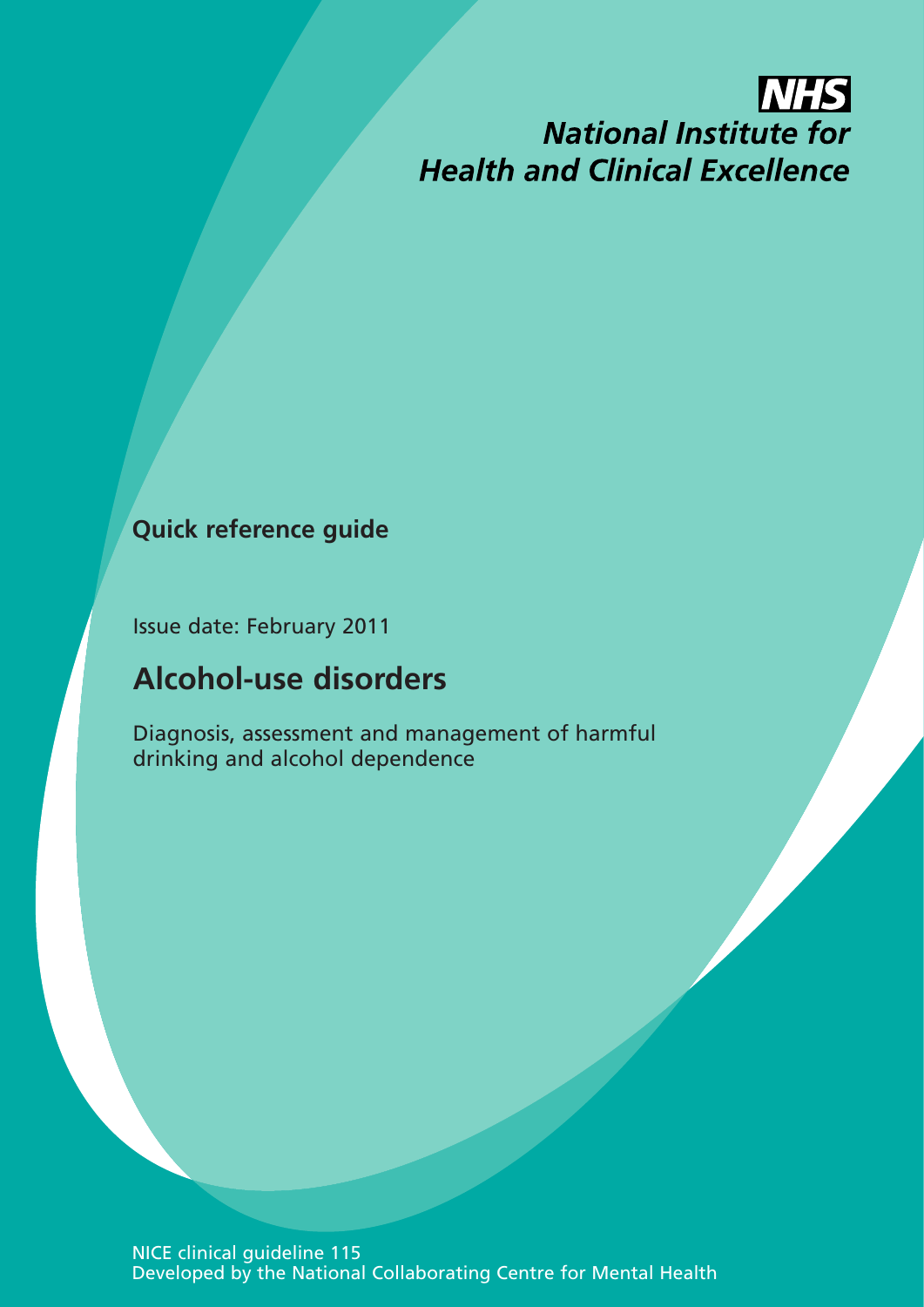### **About this booklet**

This is a quick reference guide that summarises the recommendations NICE has made to the NHS in 'Alcohol-use disorders: diagnosis, assessment and management of harmful drinking and alcohol dependence' (NICE clinical guideline 115).

## **Who should read this booklet?**

This quick reference guide is for GPs; social workers; staff in specialist alcohol services (including NHS and those funded by the NHS), acute hospitals and accident and emergency departments; staff in prison health services; and other staff who care for people who misuse alcohol.

## **Who wrote the guideline?**

The guideline was developed by the National Collaborating Centre for Mental Health, which is based at the Royal College of Psychiatrists and the British Psychological Society. The Collaborating Centre worked with a group of healthcare professionals (including consultants, GPs and nurses), people who misuse alcohol and carers, and technical staff, who reviewed the evidence and drafted the recommendations. The recommendations were finalised after public consultation.

For more information on how NICE clinical guidelines are developed, go to **www.nice.org.uk**

### **Where can I get more information about the guideline?**

The NICE website has the recommendations in full, reviews of the evidence they are based on, a summary of the guideline for service users and carers, and tools to support implementation (see back cover for more details).

#### **National Institute for Health and Clinical Excellence**

MidCity Place 71 High Holborn London WC1V 6NA

#### **www.nice.org.uk**

ISBN 978-1-84936-491-1

© National Institute for Health and Clinical Excellence, 2011. All rights reserved. This material may be freely reproduced for educational and not-for-profit purposes. No reproduction by or for commercial organisations, or for commercial purposes, is allowed without the express written permission of NICE.

NICE clinical guidelines are recommendations about the treatment and care of people with specific diseases and conditions in the NHS in England and Wales.

This guidance represents the view of NICE, which was arrived at after careful consideration of the evidence available. Healthcare professionals are expected to take it fully into account when exercising their clinical judgement. However, the guidance does not override the individual responsibility of healthcare professionals to make decisions appropriate to the circumstances of the individual patient, in consultation with the patient and/or guardian or carer, and informed by the summary of product characteristics of any drugs they are considering.

Implementation of this guidance is the responsibility of local commissioners and/or providers. Commissioners and providers are reminded that it is their responsibility to implement the guidance, in their local context, in light of their duties to avoid unlawful discrimination and to have regard to promoting equality of opportunity. Nothing in this guidance should be interpreted in a way that would be inconsistent with compliance with those duties.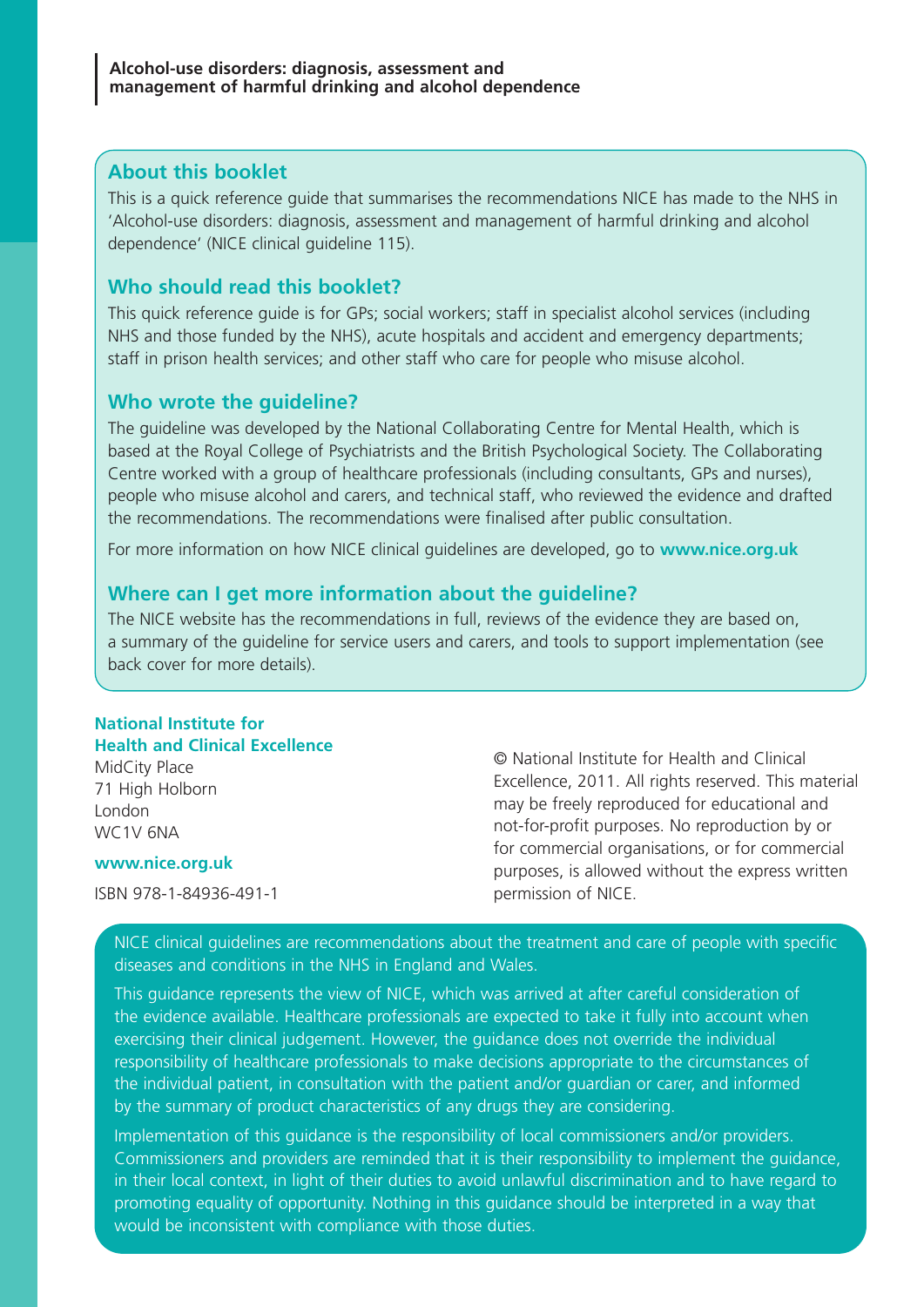## **Contents**

| <b>Introduction</b>                    |    |
|----------------------------------------|----|
| Key to terms                           |    |
| Key priorities for implementation      | 5  |
| Working with people who misuse alcohol |    |
| <b>Identification and assessment</b>   | 8  |
| Interventions for alcohol misuse       | 17 |
| Working with families and carers       | 73 |
| <b>Further information</b>             | 2Δ |

This is one of three pieces of NICE guidance addressing alcohol-related problems and should be read along with:

- 'Alcohol-use disorders: preventing the development of hazardous and harmful drinking' NICE public health guidance 24 (2010). Available from **www.nice.org.uk/guidance/PH24**. Public health guidance on the price, advertising and availability of alcohol, how best to detect alcohol misuse in and outside primary care, and brief interventions to manage it in these settings.
- 'Alcohol-use disorders: diagnosis and clinical management of alcohol-related physical complications' NICE clinical guideline 100 (2010). Available from **www.nice.org.uk/guidance/CG100**. A clinical guideline covering acute unplanned alcohol withdrawal including delirium tremens, alcohol-related liver damage, alcohol-related pancreatitis and management of Wernicke's encephalopathy.

## **Person-centred care**

Treatment and care should take into account people's individual needs and preferences. Good communication is essential, supported by evidence-based information, to allow people to reach informed decisions about their care. Follow advice on seeking consent from the Department of Health or Welsh Assembly Government if needed. If the person agrees, families and carers should have the opportunity to be involved in decisions about treatment and care. If caring for young people in transition between paediatric and adult services refer to 'Transition: getting it right for young people' (available from **www.dh.gov.uk**).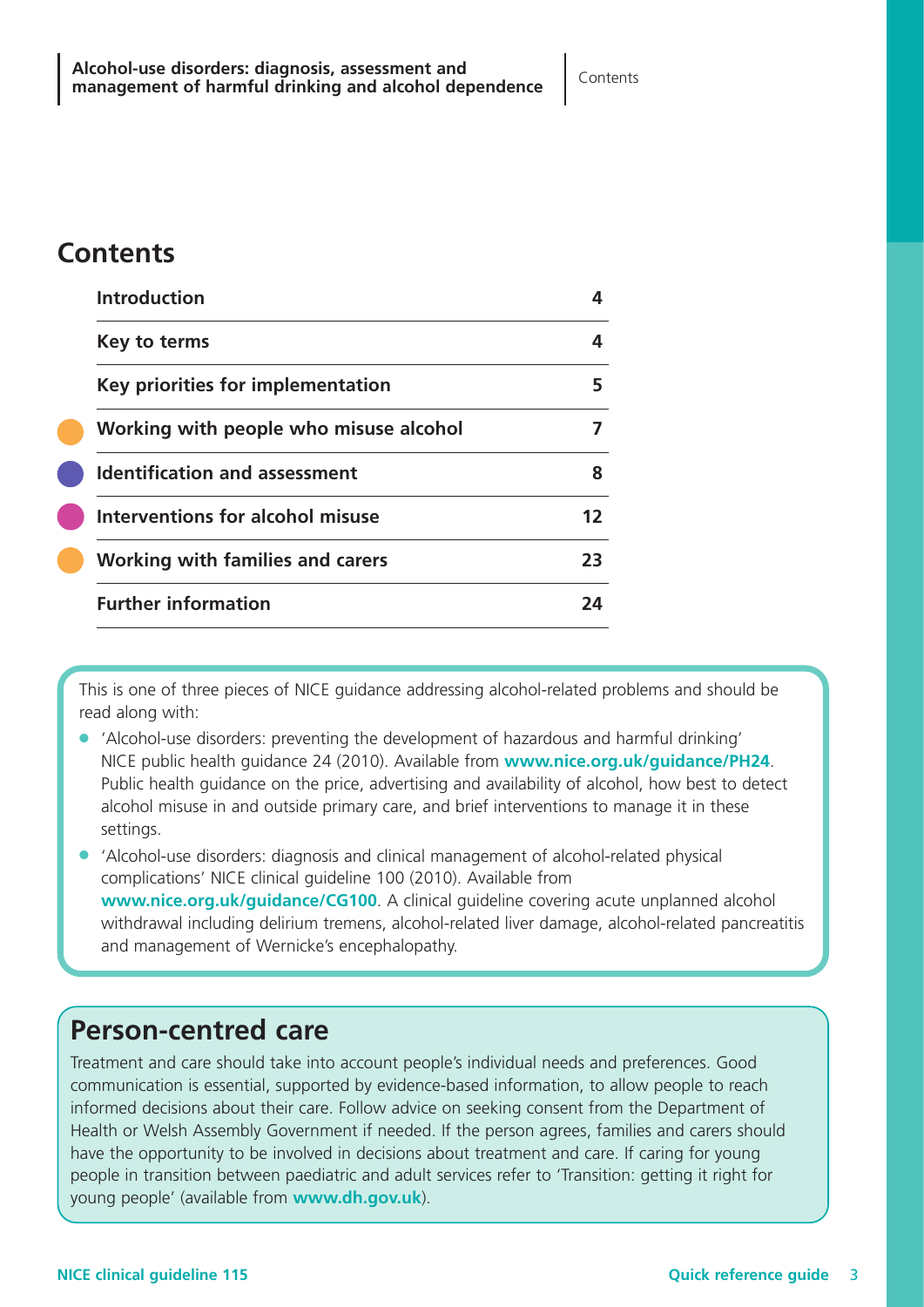## **Introduction**

Harmful drinking and alcohol dependence cause many mental and physical health problems, and social problems. In England, 4% of people aged between 16 and 65 are dependent on alcohol (6% of men and 2% of women). More than 24% of the English population (33% of men and 16% of women) consume alcohol in a way that is potentially or actually harmful to their health or wellbeing. Alcohol misuse is also an increasing problem in children and young people. Current practice across the country is varied, which leads to variation in access to a range of assisted withdrawal and treatment services.

This guideline makes recommendations on the diagnosis, assessment and management of harmful drinking and alcohol dependence in adults and in young people aged 10–17 years.

At the time of publication, no drug recommended in this guideline has a UK marketing authorisation for use in children and young people under the age of 18. However, in 2000, the Royal College of Paediatrics and Child Health issued a policy statement on the use of unlicensed medicines, or the use of licensed medicines for unlicensed applications, in children and young people. This states that such use is necessary in paediatric practice and that doctors are legally allowed to prescribe unlicensed medicines where there are no suitable alternatives and where the use is justified by a responsible body of professional opinion.

## **Key to terms**

**Alcohol dependence**: characterised by craving, tolerance, a preoccupation with alcohol and continued drinking in spite of harmful consequences.

**Alcohol misuse**: used in this guideline to refer to harmful drinking and alcohol dependence.

**Mild alcohol dependence**: a score of 15 or less on the Severity of Alcohol Dependence Questionnaire (SADQ).

**Moderate alcohol dependence**: a score of 15–30 on the SADQ.

**Severe alcohol dependence**: a score of 31 or more on the SADQ.

**Harmful drinking**: a pattern of alcohol consumption causing health problems directly related to alcohol (including psychological problems such as depression, alcohol-related accidents or physical illness such as acute pancreatitis).

Hazardous drinking: a pattern of alcohol consumption that increases someone's risk of harm. This is covered in NICE public health guidance 24.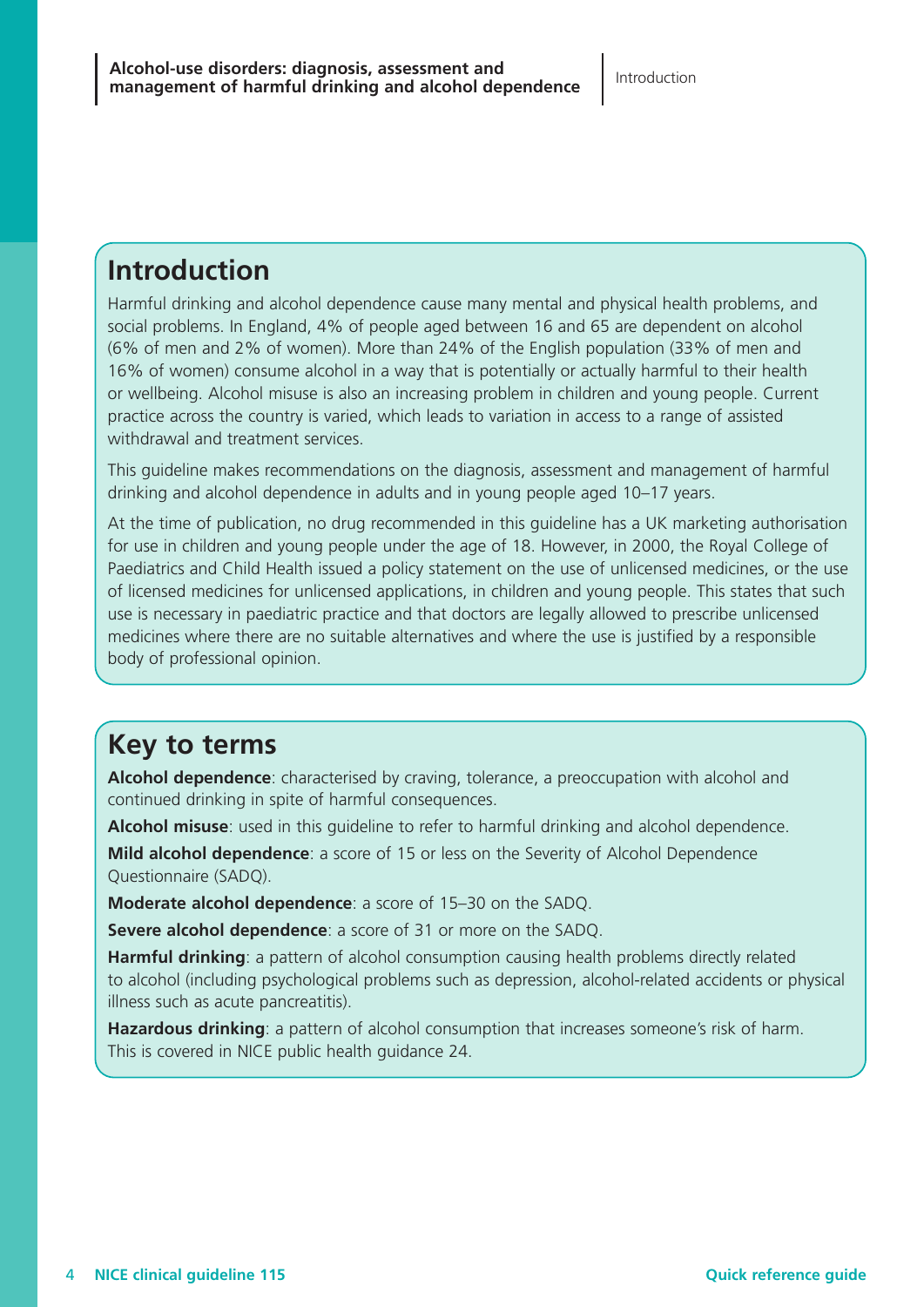## **Key priorities for implementation**

## **Identification and assessment in all settings**

Staff working in services provided and funded by the NHS who care for people who potentially misuse alcohol should be competent to identify harmful drinking and alcohol dependence. They should be competent to initially assess the need for an intervention or, if they are not competent, they should refer people who misuse alcohol to a service that can provide an assessment of need.

## **Assessment in specialist alcohol services**

- Consider a comprehensive assessment for all adults referred to specialist services who score more than 15 on the Alcohol Use Disorders Identification Test (AUDIT). A comprehensive assessment should assess multiple areas of need, be structured in a clinical interview, use relevant and validated clinical tools (see page 8), and cover the following areas:
	- alcohol use, including:
		- $\bullet$  consumption: historical and recent patterns of drinking (using, for example, a retrospective drinking diary), and if possible, additional information (for example, from a family member or carer)
		- ◆ dependence (using, for example, SADQ or Leeds Dependence Questionnaire [LDQ])
		- ◆ alcohol-related problems (using, for example, Alcohol Problems Questionnaire [APQ])
	- other drug misuse, including over-the-counter medication
	- physical health problems
	- psychological and social problems
	- cognitive function (using, for example, the Mini-Mental State Examination [MMSE])
	- readiness and belief in ability to change.

## **General principles for all interventions**

- Consider offering interventions to promote abstinence and prevent relapse as part of an intensive structured community-based intervention for people with moderate and severe alcohol dependence who have:
	- very limited social support (for example, they are living alone or have very little contact with family or friends) **or**
	- complex physical or psychiatric comorbidities **or**
	- not responded to initial community-based interventions (see page 12).
- All interventions for people who misuse alcohol should be delivered by appropriately trained and competent staff. Pharmacological interventions should be administered by specialist and competent staff 1 . Psychological interventions should be based on a relevant evidence-based treatment manual, which should guide the structure and duration of the intervention. Staff should consider using competence frameworks developed from the relevant treatment manuals and for all interventions should:
	- receive regular supervision from individuals competent in both the intervention and supervision

*continued*

<sup>1</sup> If a drug is used at a dose or for an application that does not have UK marketing authorisation, informed consent should be obtained and documented.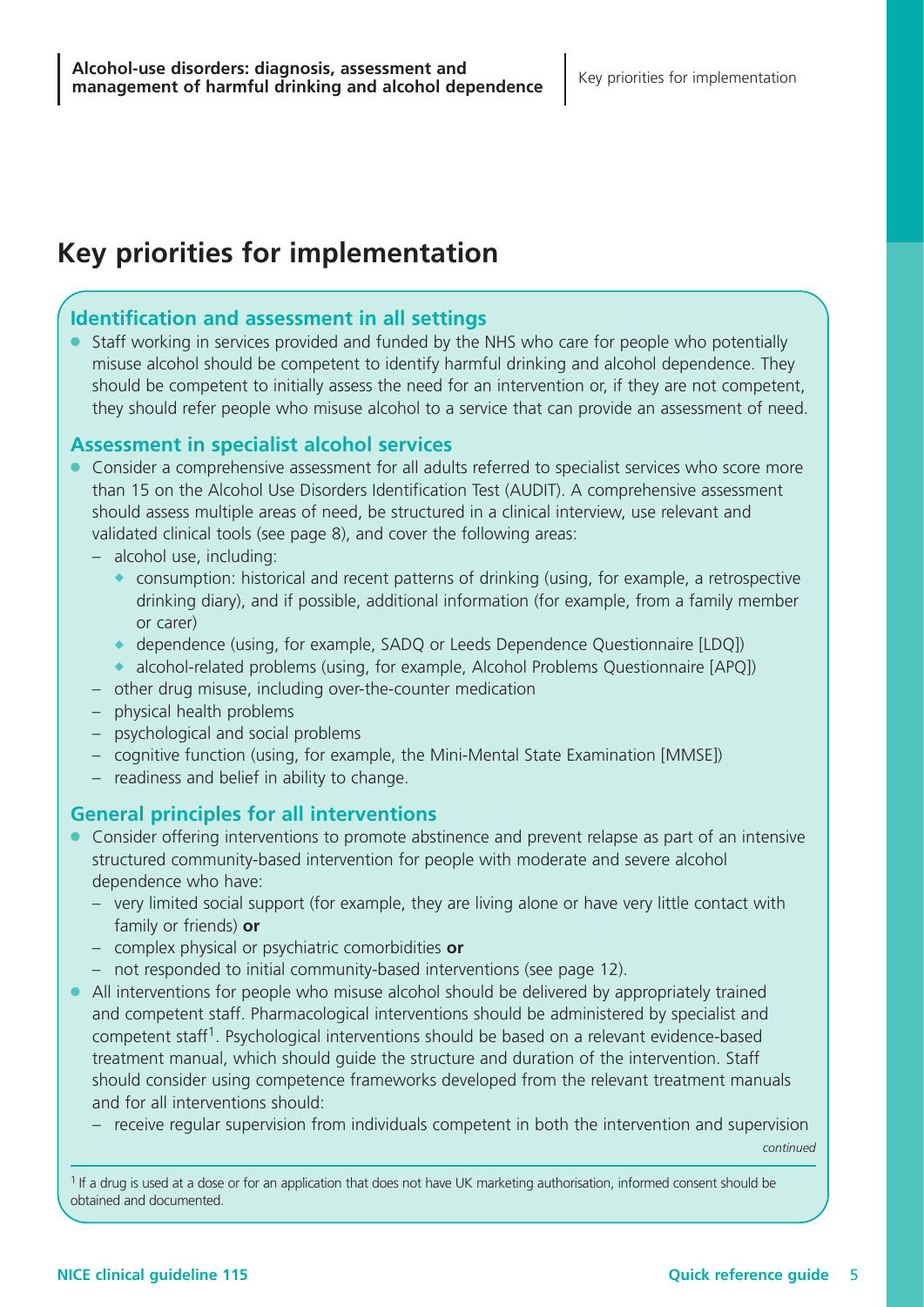## **Key priorities for implementation** *continued*

- routinely use outcome measurements to make sure that the person who misuses alcohol is involved in reviewing the effectiveness of treatment
- engage in monitoring and evaluation of treatment adherence and practice competence, for example, by using video and audio tapes and external audit and scrutiny if appropriate.

## **Interventions for harmful drinking and mild alcohol dependence**

● For harmful drinkers and people with mild alcohol dependence, offer a psychological intervention (such as cognitive behavioural therapies, behavioural therapies or social network and environment-based therapies) focused specifically on alcohol-related cognitions, behaviour, problems and social networks.

## **Assessment for assisted alcohol withdrawal**

- For service users who typically drink over 15 units of alcohol per day, and/or who score 20 or more on the AUDIT, consider offering:
	- an assessment for and delivery of a community-based assisted withdrawal, **or**
	- assessment and management in specialist alcohol services if there are safety concerns (see page 15) about a community-based assisted withdrawal.

#### **Interventions for moderate and severe alcohol dependence**

● After a successful withdrawal for people with moderate and severe alcohol dependence, consider offering acamprosate or oral naltrexone<sup>2</sup> in combination with an individual psychological intervention (cognitive behavioural therapies, behavioural therapies or social network and environment-based therapies) focused specifically on alcohol misuse (see page 13).

## **Assessment and interventions for children and young people who misuse alcohol**

- For children and young people aged 10–17 years who misuse alcohol offer:
	- individual cognitive behavioural therapy for those with limited comorbidities and good social support
	- multicomponent programmes (such as multidimensional family therapy, brief strategic family therapy, functional family therapy or multisystemic therapy) for those with significant comorbidities and/or limited social support.

## **Interventions for conditions comorbid with alcohol misuse**

● For people who misuse alcohol and have comorbid depression or anxiety disorders, treat the alcohol misuse first as this may lead to significant improvement in the depression and anxiety. If depression or anxiety continues after 3 to 4 weeks of abstinence from alcohol, undertake an assessment of the depression or anxiety and consider referral and treatment in line with the relevant NICE guideline for the particular disorder<sup>3</sup>.

<sup>2</sup> At the time of publication (February 2011), oral naltrexone did not have UK marketing authorisation for this indication. Informed consent should be obtained and documented.

<sup>3</sup> See 'Depression in adults' NICE clinical guideline 90 (2009), available from **www.nice.org.uk/guidance/CG90** and 'Anxiety', NICE clinical guideline 113 (2011), available from **www.nice.org.uk/guidance/CG113**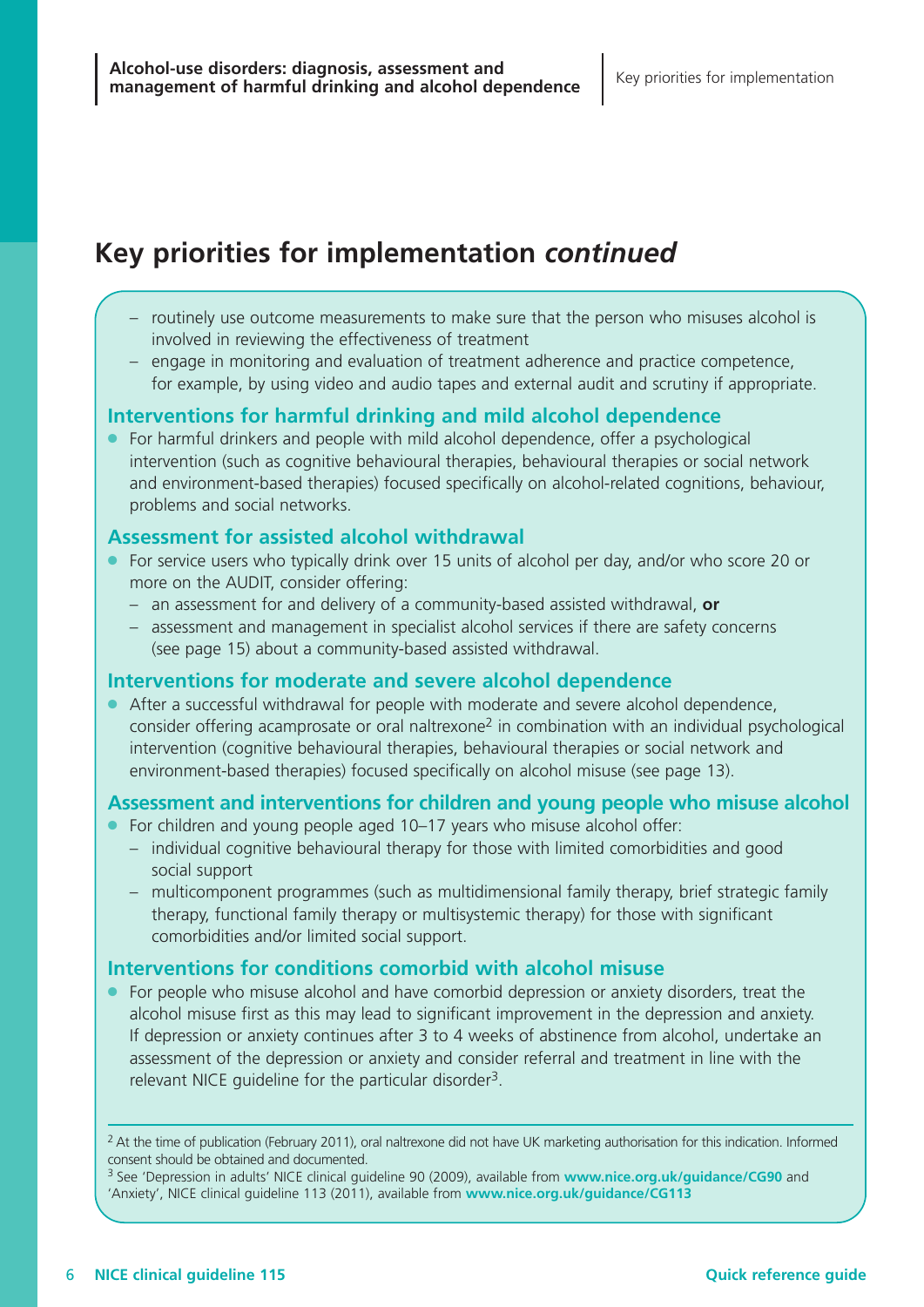## **Working with people who misuse alcohol**

- Build a trusting relationship and work in a supportive, empathic and non-judgmental manner.
- Take into account that stigma and discrimination are often associated with alcohol misuse and that those presenting to services may minimise their alcohol problem.
- Hold discussions in settings in which confidentiality, privacy and dignity are respected.
- Provide information appropriate to the person's level of understanding about the nature and treatment of alcohol misuse to support choice from a range of evidence-based treatments.
- Make sure that comprehensive written information is available in an appropriate language or in an accessible format.
- Avoid clinical language without explanation.
- Provide independent interpreters if needed.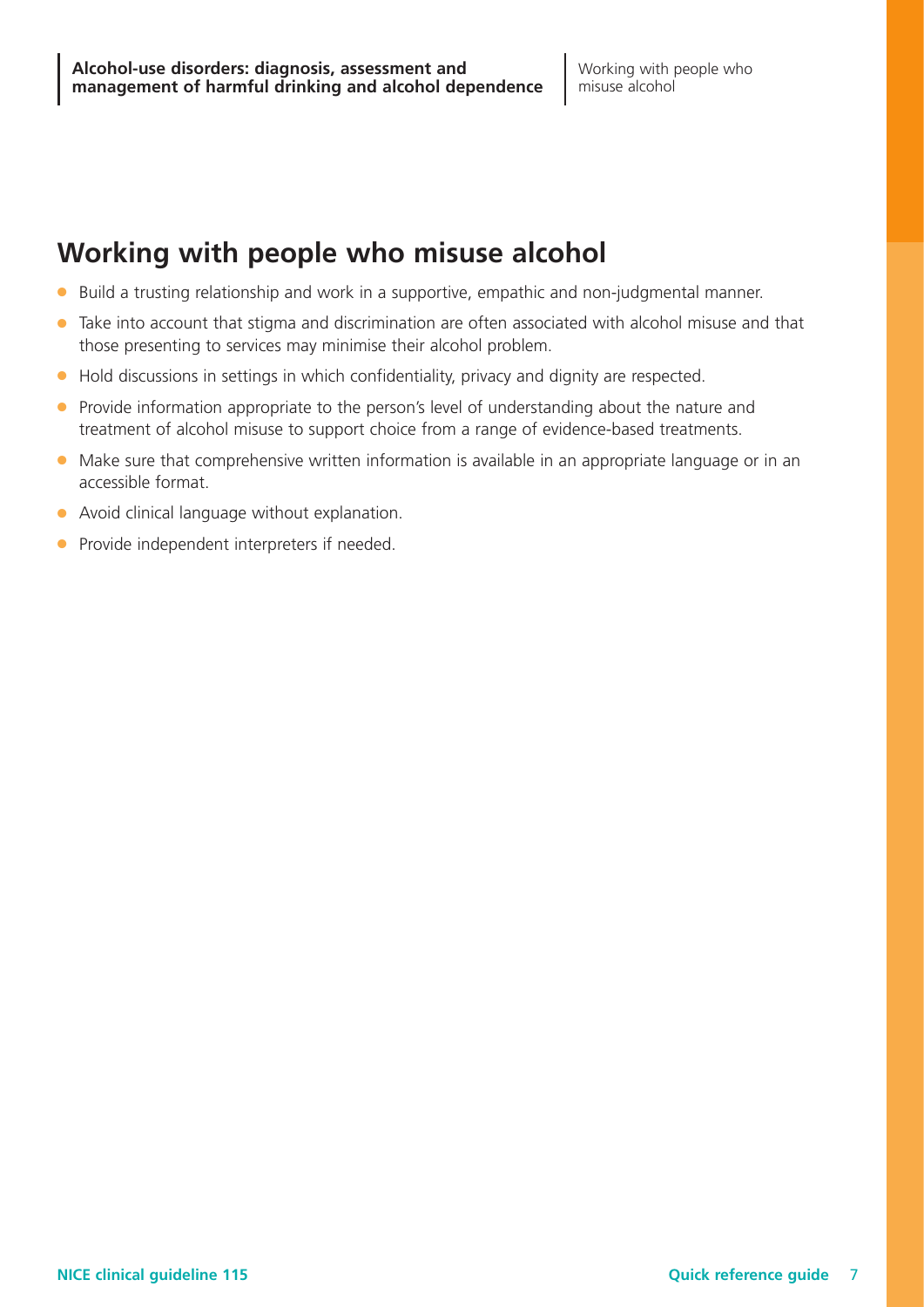## **Identification and assessment**

## **General principles**

- Staff working in services provided and funded by the NHS who care for people who potentially misuse alcohol should be competent to identify harmful drinking and alcohol dependence. They should be competent to initially assess the need for an intervention or, if they are not competent, they should refer people who misuse alcohol to a service that can assess need.
- Staff responsible for assessing and managing assisted alcohol withdrawal should be competent in diagnosing and assessing alcohol dependence and withdrawal symptoms.
- Make sure all assessments include risk assessment (including risk to self and to others). This should inform the care plan.

#### Assessment tools

- Use formal assessment tools to assess the nature and severity of alcohol misuse, including the:
	- AUDIT for identification and as a routine outcome measure
	- SADQ or LDQ for severity of dependence
	- Clinical Institute Withdrawal Assessment of Alcohol Scale, revised (CIWA-Ar) for severity of withdrawal
	- APQ for the nature and extent of the problems arising from alcohol misuse.
- When assessing the severity of alcohol dependence and determining the need for assisted withdrawal, adjust the criteria for women, older people, children and young people, and people with established liver disease who may have problems with the metabolism of alcohol.

## **Initial assessments**

- When conducting an initial assessment, as well as assessing alcohol misuse, the severity of dependence and risk, consider the:
	- extent of any associated health and social problems
	- need for assisted alcohol withdrawal.
- Carry out a motivational intervention as part of the initial assessment. Use the key elements of motivational interviewing including:
	- helping people to recognise problems or potential problems related to their drinking
	- helping to resolve ambivalence and encourage positive change and belief in the ability to change
	- being persuasive and supportive rather than argumentative and confrontational.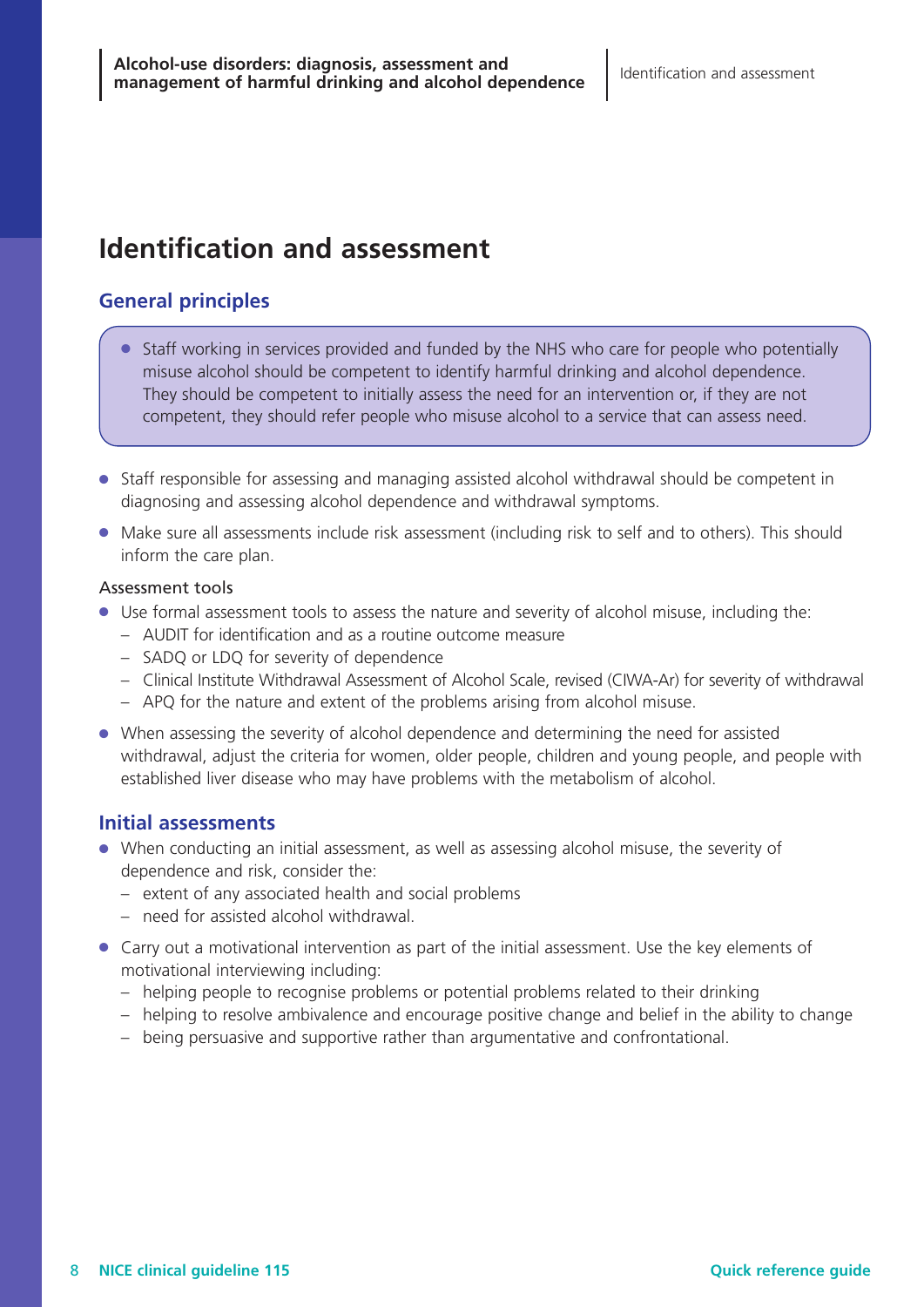## **Assessment and referral of children and young people aged 10–17 years**

- If alcohol misuse is identified as a potential problem, with potential physical, psychological, educational, or social consequences, assess:
	- the duration and severity of the alcohol misuse (the standard adult threshold on the AUDIT for referral and intervention should be lower for young people aged 10–16)
	- any associated health and social problems
	- the potential need for assisted withdrawal.
- Refer all children and young people aged 10–15 years to a specialist child and adolescent mental health service (CAMHS) for a comprehensive assessment of their needs (see page 11), if their alcohol misuse is associated with physical, psychological, educational and social problems and/or comorbid drug misuse.
- When considering referral to CAMHS for young people aged 16–17 who misuse alcohol, use the same referral criteria as for adults (see 'Assessment in specialist alcohol services' below).

## **Assessment in specialist alcohol services**

#### Brief triage assessment – all adults

- Conduct a brief triage assessment to assess:
	- the pattern and severity of the alcohol misuse (using AUDIT) and severity of dependence (using SADQ)
	- the need for urgent treatment including assisted withdrawal
	- any associated risks to self or others
	- comorbidities or other factors that may need further specialist assessment or intervention.
- Agree the initial treatment plan, taking into account the service user's preferences and outcomes of any previous treatment.

#### Treatment goals

- Agree the goal of treatment with the service user at the initial assessment:
	- Abstinence is the appropriate goal for most people with alcohol dependence, and people who misuse alcohol and have significant psychiatric or physical comorbidity.
	- If a service user prefers a goal of moderation but there are considerable risks, advise strongly that abstinence is most appropriate but do not refuse treatment if they do not agree to abstinence.
	- For harmful drinking and mild dependence without significant comorbidities, if there is adequate social support, consider moderate drinking unless the person prefers abstinence or there are other reasons for advising abstinence.
	- Ifaperson has severe alcohol dependence, or misuses alcohol and has a significant psychiatric or physical comorbidity, but is unwilling to consider a goal of abstinence or engage in structured treatment, consider harm reduction. However, ultimately the service user should be encouraged to aim for a goal of abstinence.
- When developing treatment goals, consider that some people who misuse alcohol may be required to abstain from alcohol as part of a court order or sentence.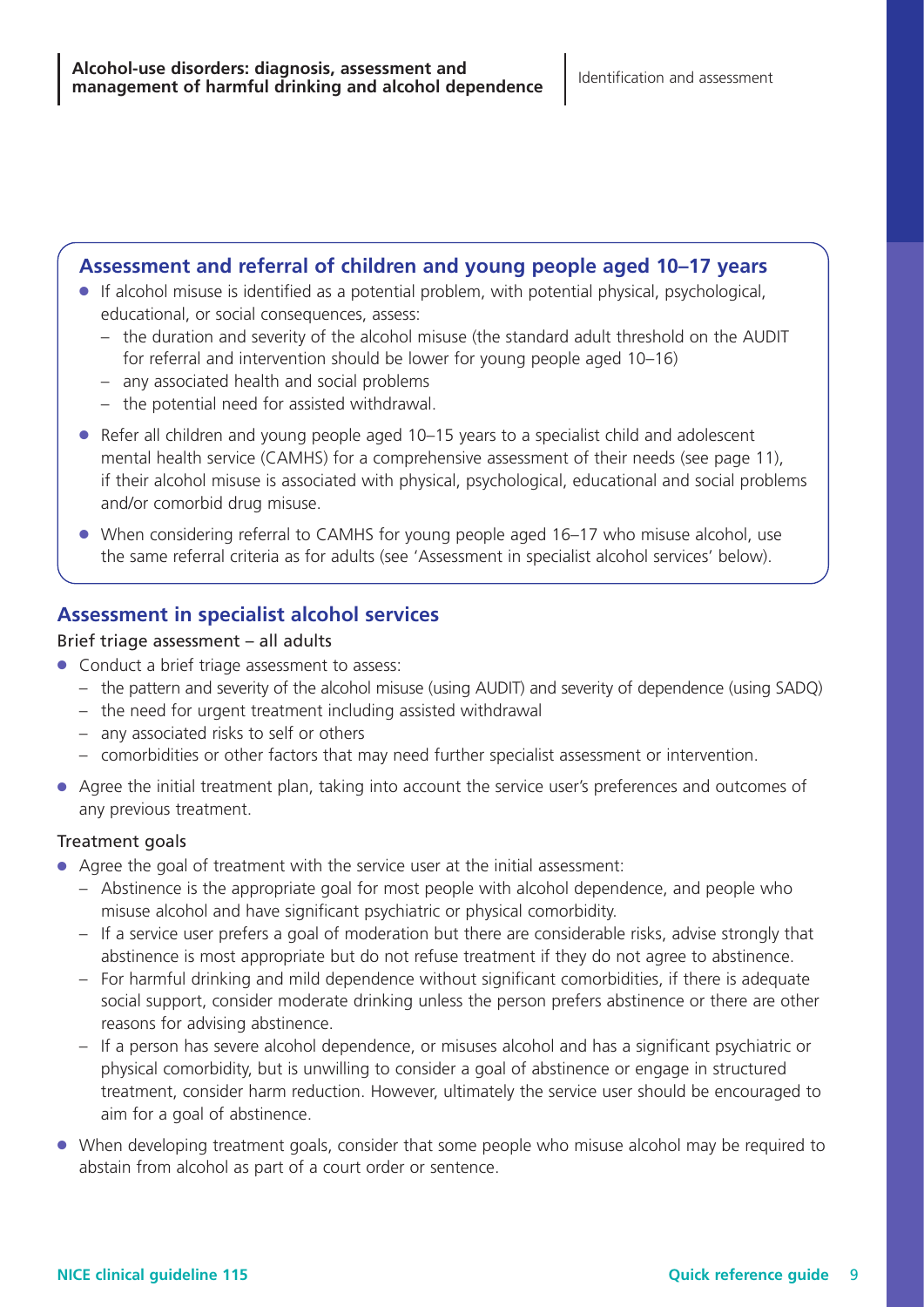#### Children and young people aged 10–17 years who misuse alcohol

● The goal of treatment should usually be abstinence in the first instance.

#### Comprehensive assessment for adults

- Consider a comprehensive assessment structured as a clinical interview for adults scoring more than 15 on the AUDIT. This should assess multiple areas of need and use relevant and validated clinical tools (see page 8). It should cover the following:
	- alcohol use, including consumption (historical and recent patterns of drinking, and if possible, additional information, for example, from a family member or carer), dependence (using, for example, SADQ or LDQ) and alcohol-related problems (using, for example, APQ)
	- other drug misuse, including over-the-counter medication
	- physical health problems
	- psychological and social problems
	- cognitive function (for example, MMSE)
	- readiness and belief in ability to change.
- Assess comorbid mental health problems as part of any comprehensive assessment, and throughout care for the alcohol misuse. Use this to inform the care plan (see section on comorbid conditions on page 22).
- If comorbid mental health problems do not significantly improve after abstinence from alcohol (typically after 3–4 weeks), consider providing or referring for specific treatment (see the relevant NICE guideline).
- Consider brief measures of cognitive functioning (for example, MMSE) to help with treatment planning. Formal measures of cognitive functioning should usually only be performed if impairment persists after a period of abstinence or a significant reduction in alcohol intake.
- Consider measuring breath alcohol as part of the management of assisted withdrawal. However, breath alcohol should not usually be measured for routine assessment and monitoring in alcohol treatment programmes.
- Consider blood tests to help identify physical health needs, but do not use them routinely for identifying and diagnosing alcohol use disorders.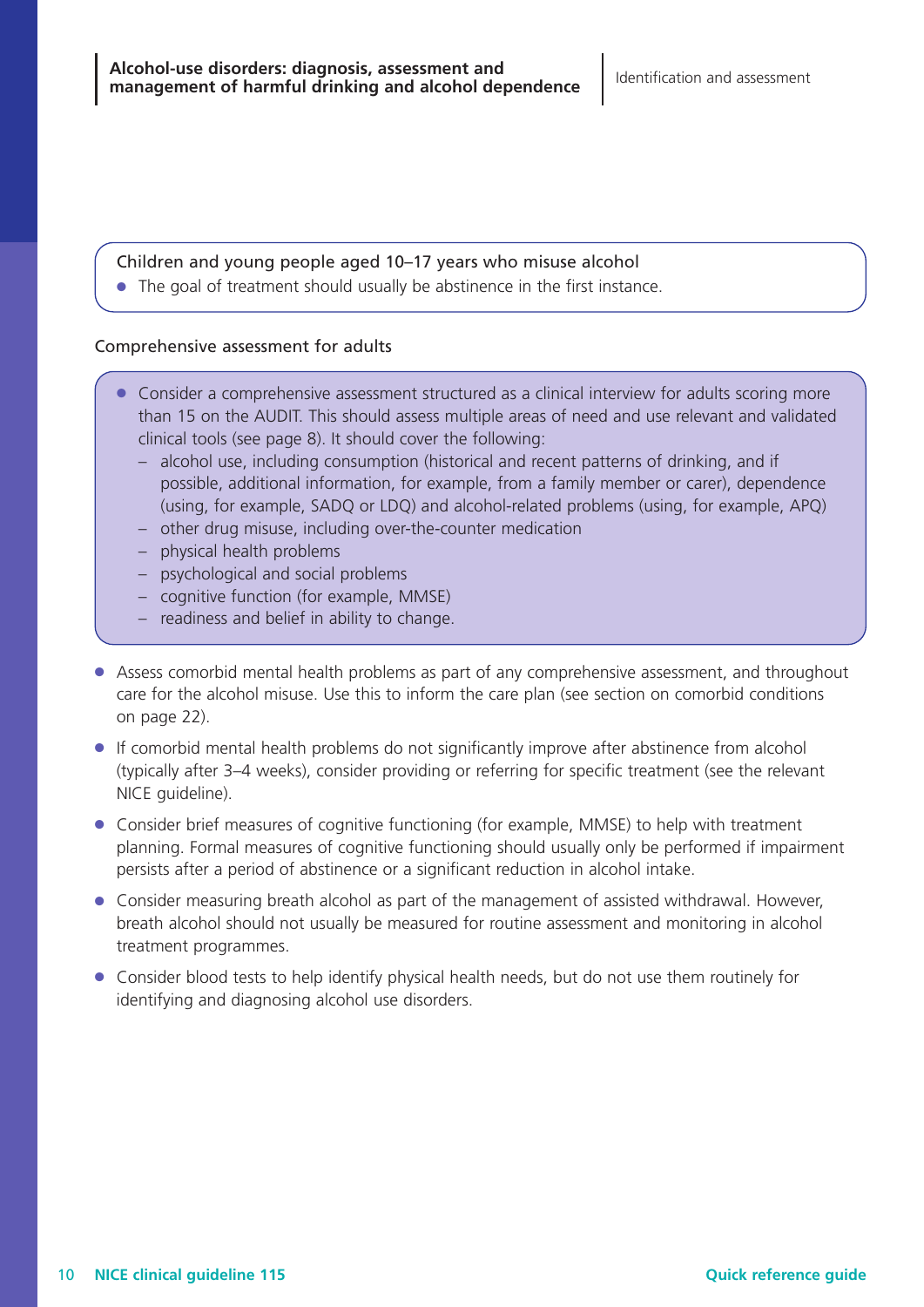#### Comprehensive assessment for children and young people aged 10–17 years

- Assess multiple areas of need, with a clinical interview using a validated clinical tool (such as the Adolescent Diagnostic Interview [ADI] or the Teen Addiction Severity Index [T-ASI]). Support the assessment with additional information from a parent or carer if possible. Cover the following:
	- consumption, dependence features and patterns of drinking
	- comorbid substance misuse (consumption and dependence features) and associated problems
	- mental and physical health problems
	- peer relationships and social and family functioning
	- developmental and cognitive needs, and educational attainment and attendance
	- history of abuse and trauma
	- risk to self and others
	- readiness to change and belief in the ability to change
	- obtaining consent to treatment
	- formulation of a care plan and risk management plan.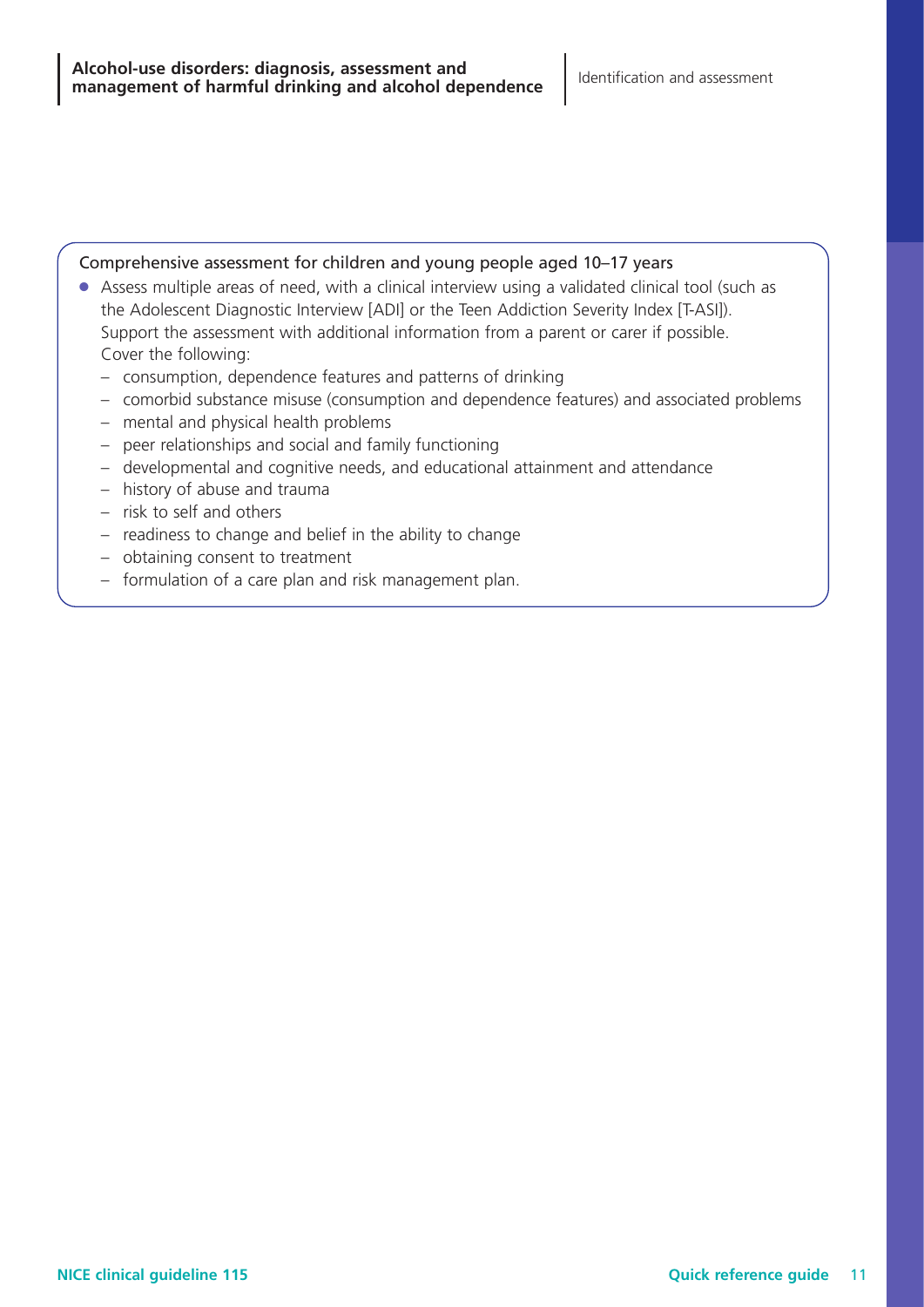## **Interventions for alcohol misuse**

## **General principles**

- All interventions for people who misuse alcohol should be:
	- delivered by appropriately trained and competent staff
	- the subject of routine outcome monitoring. This should be used to inform decisions about continuing psychological and pharmacological treatments.
- Pharmacological interventions should be administered by specialist and competent staff<sup>4</sup>.
- Psychological interventions should be based on a relevant evidence-based treatment manual, which should guide the structure and duration of the intervention. Staff should consider using competence frameworks developed from the relevant treatment manuals and for all interventions should:
	- receive regular supervision from individuals competent in both the intervention and supervision
	- routinely use outcome measurements to make sure that the person who misuses alcohol is involved in reviewing the effectiveness of treatment
	- engage in monitoring and evaluation of treatment adherence and practice competence, for example, by using video and audio tapes and external audit and scrutiny if appropriate.
- For all people who misuse alcohol, offer interventions to promote abstinence or moderate drinking as appropriate (see 'Treatment goals' on page 9) and prevent relapse, in community-based settings.
	- Consider offering interventions to promote abstinence and prevent relapse as part of an intensive structured community-based intervention for people with moderate and severe alcohol dependence who have:
		- very limited social support (for example, living alone or having little contact with family or friends) **or**
		- complex physical or psychiatric comorbidities **or**
		- not responded to initial community-based interventions.
- For all people seeking help for alcohol misuse:
	- give information on the value and availability of community support networks and self-help groups (for example, Alcoholics Anonymous or SMART recovery) **and**
	- help them to participate in community support networks and self-help groups by encouraging them to go to meetings and arranging support so that they can attend.
- For people with alcohol dependence who are homeless, consider offering residential rehabilitation for a maximum of 3 months. Help the service user find stable accommodation before discharge.
- Consider stopping the treatment and review the care plan if there are signs of deterioration or no indications of improvement.

<sup>&</sup>lt;sup>4</sup> If a drug is used at a dose or for an application that does not have UK marketing authorisation, informed consent should be obtained and documented.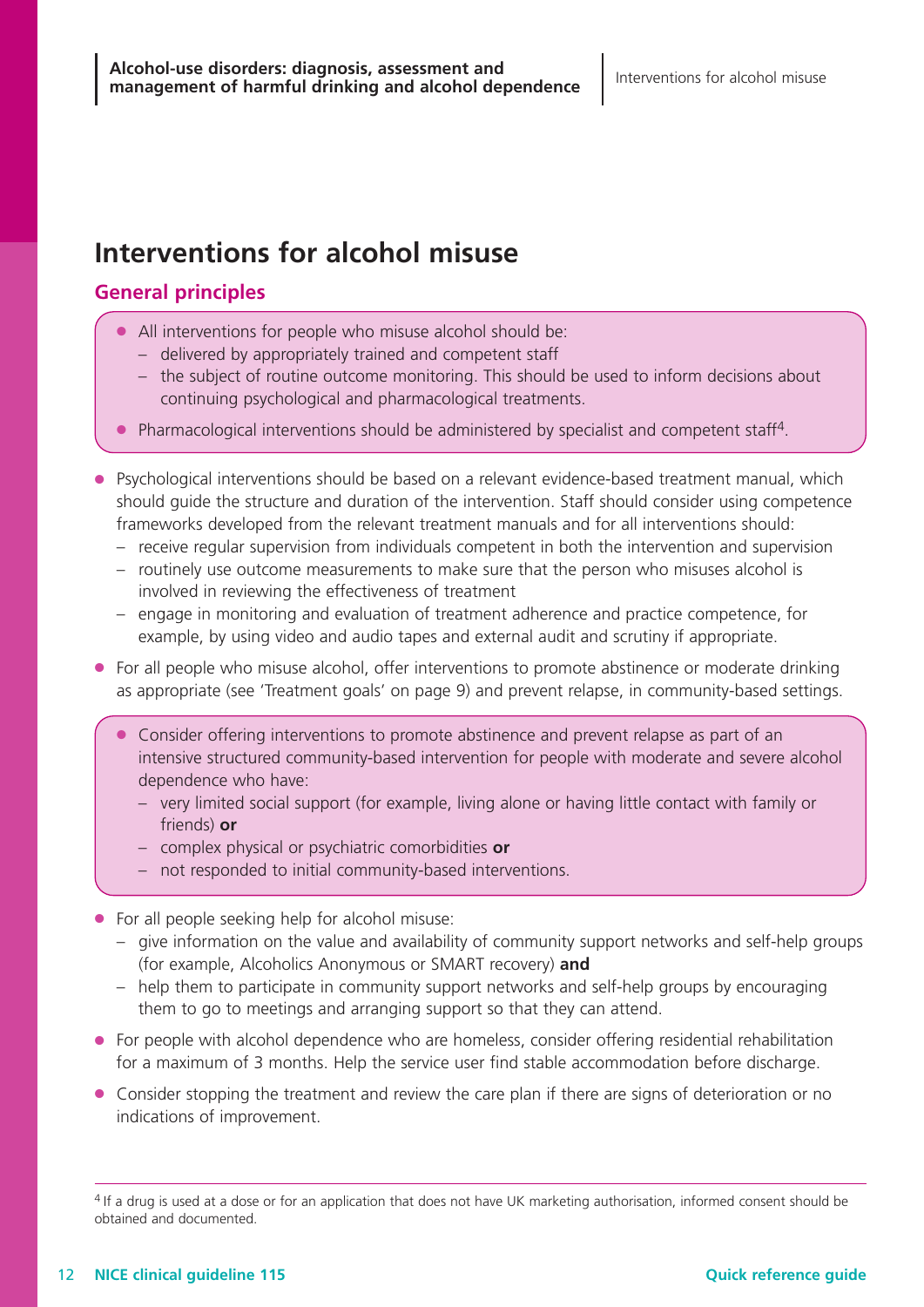### **Care coordination and case management**

- Care coordination should be part of the routine care of all service users in specialist alcohol services and should:
	- be provided throughout the whole period of care, including aftercare
	- be delivered by appropriately trained and competent staff working in specialist alcohol services
	- include the coordination of assessment, interventions and monitoring of progress, and coordination with other agencies.
- Consider case management to increase engagement in treatment for people who have moderate to severe alcohol dependence and who are considered at risk of dropping out of treatment or who have a previous history of poor engagement. If case management is provided, it should be throughout the whole period of care, including aftercare.
- Case management should be delivered in the context of Tier 3 interventions by staff responsible for the overall coordination of care.
- Case management should include:
	- a comprehensive assessment of needs
	- developing an individualised care plan with the service user and relevant others
	- coordinating the care plan to deliver a seamless multiagency and integrated care pathway and maximisation of engagement, including using motivational interviewing
	- monitoring the impact of interventions and revising the care plan when necessary.

## **Interventions for harmful drinking and mild alcohol dependence**

- Offer a psychological intervention (such as cognitive behavioural therapies, behavioural therapies or social network and environment-based therapies) focused specifically on alcohol-related cognitions, behaviour, problems and social networks (see table on page 14).
- Offer behavioural couples therapy to service users who have a regular partner who is willing to participate in treatment.
- If service users have not responded to psychological interventions alone, or specifically request a pharmacological intervention, consider offering acamprosate<sup>5</sup> or oral naltrexone<sup>6</sup> in combination with an individual psychological intervention (such as cognitive behavioural therapies, behavioural therapies or social network and environment-based therapies) or behavioural couples therapy. (See page 18 for pharmacological interventions and page 14 for psychological interventions.)

<sup>&</sup>lt;sup>5</sup> Note that the evidence for acamprosate in the treatment of harmful drinkers and people who are mildly alcohol dependent is less robust than that for naltrexone. At the time of publication (February 2011), acamprosate did not have UK marketing authorisation for this indication. Informed consent should be obtained and documented.

<sup>6</sup> At the time of publication (February 2011), oral naltrexone did not have UK marketing authorisation for this indication. Informed consent should be obtained and documented.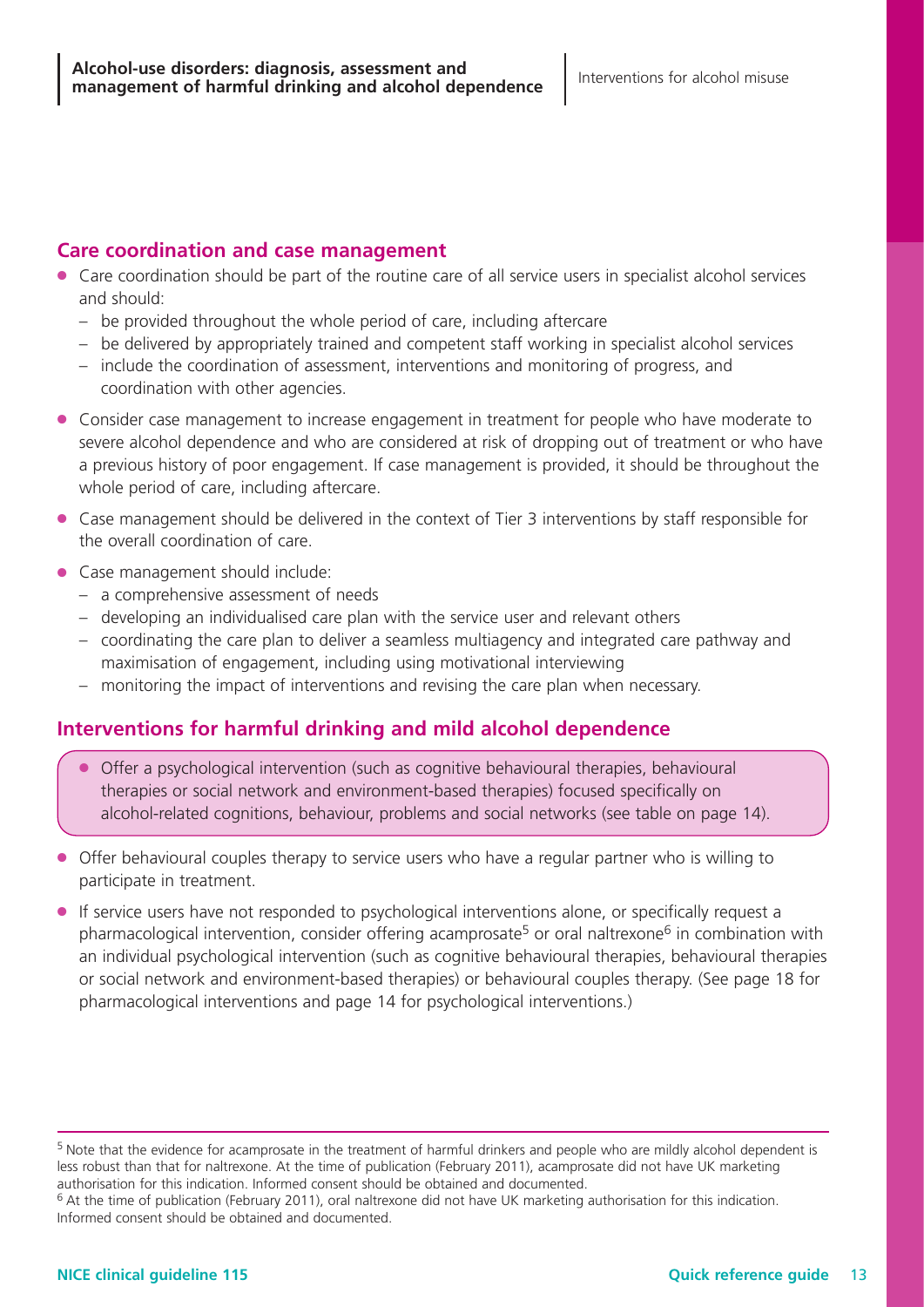#### Delivering psychological and psychosocial interventions

| <b>Intervention</b>                                  | <b>Focus</b>                                                                                                                                                                                                 | <b>Length and frequency</b>                            |
|------------------------------------------------------|--------------------------------------------------------------------------------------------------------------------------------------------------------------------------------------------------------------|--------------------------------------------------------|
| Cognitive behavioural<br>therapies                   | Alcohol-related problems                                                                                                                                                                                     | Usually one 60-minute session per week<br>for 12 weeks |
| Behavioural therapies                                | Alcohol-related problems                                                                                                                                                                                     | Usually one 60-minute session per week<br>for 12 weeks |
| Social network and<br>environment-based<br>therapies | Alcohol-related problems                                                                                                                                                                                     | Usually eight 50-minute sessions over<br>12 weeks      |
| Behavioural couples<br>therapy                       | Alcohol-related problems and their<br>impact on relationships.<br>Aim: abstinence, or a level of<br>drinking predetermined and agreed<br>by the therapist and the service user<br>to be reasonable and safe. | Usually one 60-minute session per week<br>for 12 weeks |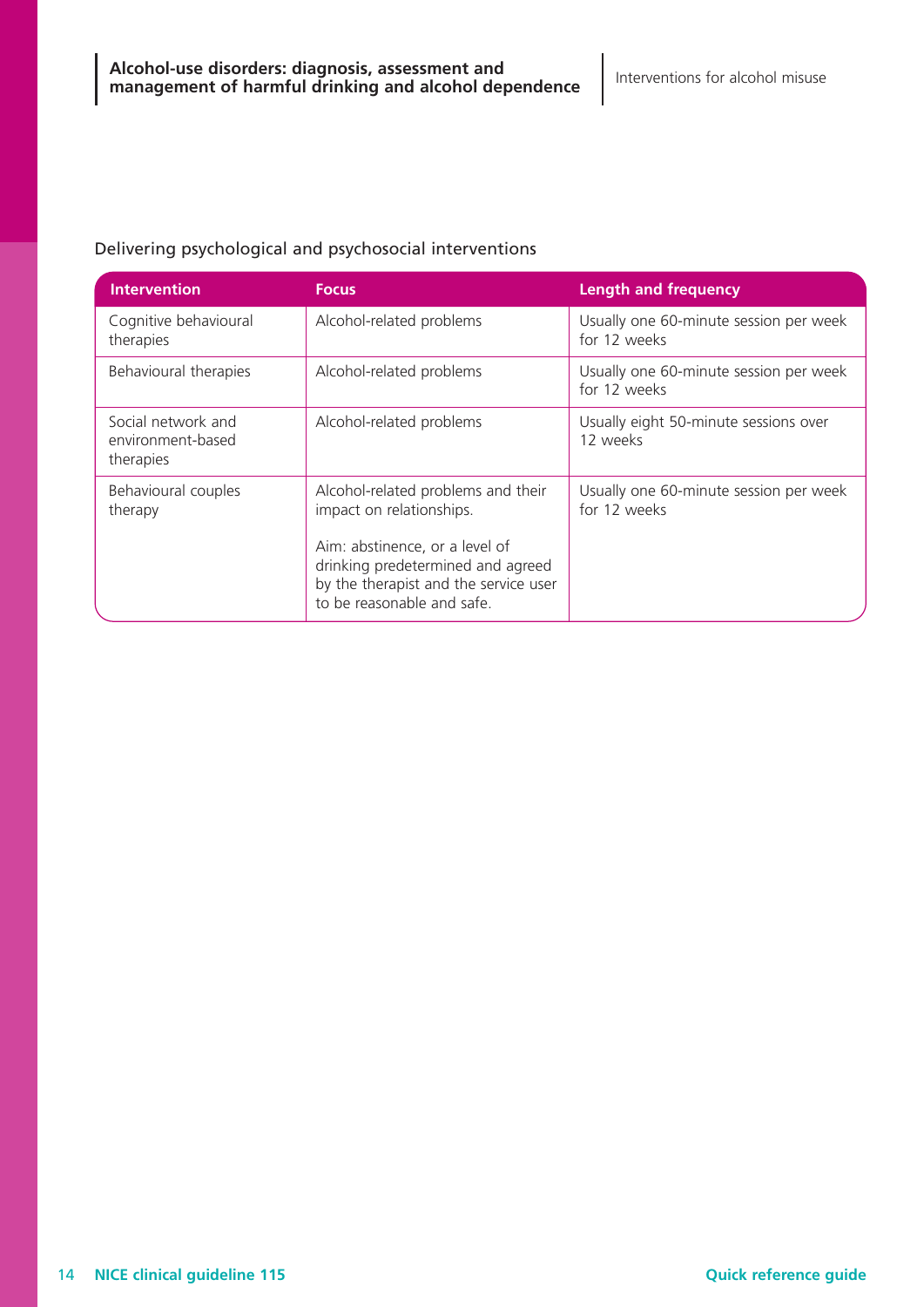## **Assisted alcohol withdrawal**

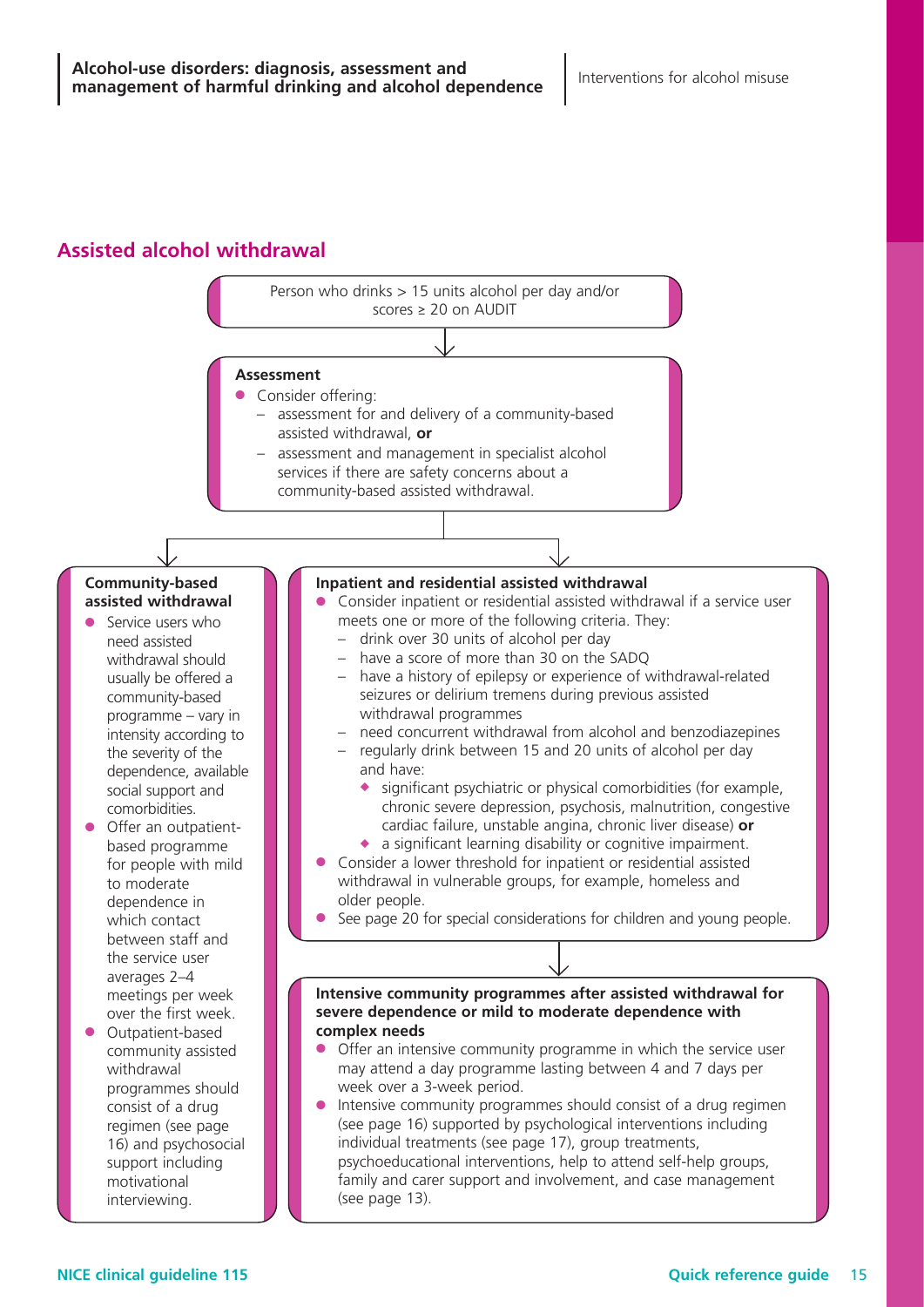#### Drug regimens for assisted withdrawal

- Staff responsible for managing assisted alcohol withdrawal should be competent in using drug regimens appropriate to the setting.
- Prescribe and administer medication for assisted withdrawal within a standard clinical protocol.
- Use a benzodiazepine (chlordiazepoxide or diazepam) as the preferred medication.
- Consider using a formal measure of withdrawal symptoms such as the CIWA-Ar, particularly for people who are more severely alcohol dependent or those having a symptom-triggered regimen<sup>7</sup>.
- $\bullet$  Be aware that benzodiazepine doses may need to be reduced for children and young people<sup>8</sup>, older people, and people with liver impairment.
- If benzodiazepines are used for people with liver impairment, consider one needing limited liver metabolism (for example, lorazepam), start with a reduced dose and monitor liver function carefully. Avoid using benzodiazepines for people with severe liver impairment.

#### *Assisted withdrawal in the community*

- $\bullet$  Use fixed-dose medication regimens<sup>9</sup>.
- Monitor the service user every other day.
- A family member or carer should preferably oversee the administration of medication.
- Adjust the dose if severe withdrawal symptoms or over-sedation occur.
- Avoid giving people large quantities of medication to take home to prevent overdose or diversion. Prescribe for installment dispensing, with no more than 2 days' medication supplied at any time.
- Do not offer clomethiazole because of the risk of overdose and misuse.

#### *Assisted withdrawal in inpatient or residential settings*

- Fixed-dose or symptom-triggered medication regimens can be used.
- If a symptom-triggered regimen is used, all staff should be competent in monitoring symptoms effectively and the unit should have sufficient resources to allow them to do so frequently and safely.

#### *Using fixed-dose regimens*

- Titrate the initial dose to the severity of alcohol dependence and/or regular daily level of alcohol consumption.
- In severe alcohol dependence higher doses will be required to adequately control withdrawal and should be prescribed according to the summary of product characteristics (SPC). Make sure there is adequate supervision if high doses are administered.
- Gradually reduce the dose of the benzodiazepine over 7–10 days to avoid alcohol withdrawal recurring.

 $7$  A symptom-triggered approach involves tailoring the drug regimen according to the severity of withdrawal and any complications. The service user is monitored on a regular basis and pharmacotherapy only continues as long as there are withdrawal symptoms.

<sup>&</sup>lt;sup>8</sup> At the time of publication (February 2011), benzodiazepines did not have UK marketing authorisation for use in children and young people under 18. Informed consent should be obtained and documented.

A fixed-dose regimen involves starting treatment with a standard dose, not defined by the level of alcohol withdrawal, and reducing the dose to zero over 7–10 days according to a standard protocol.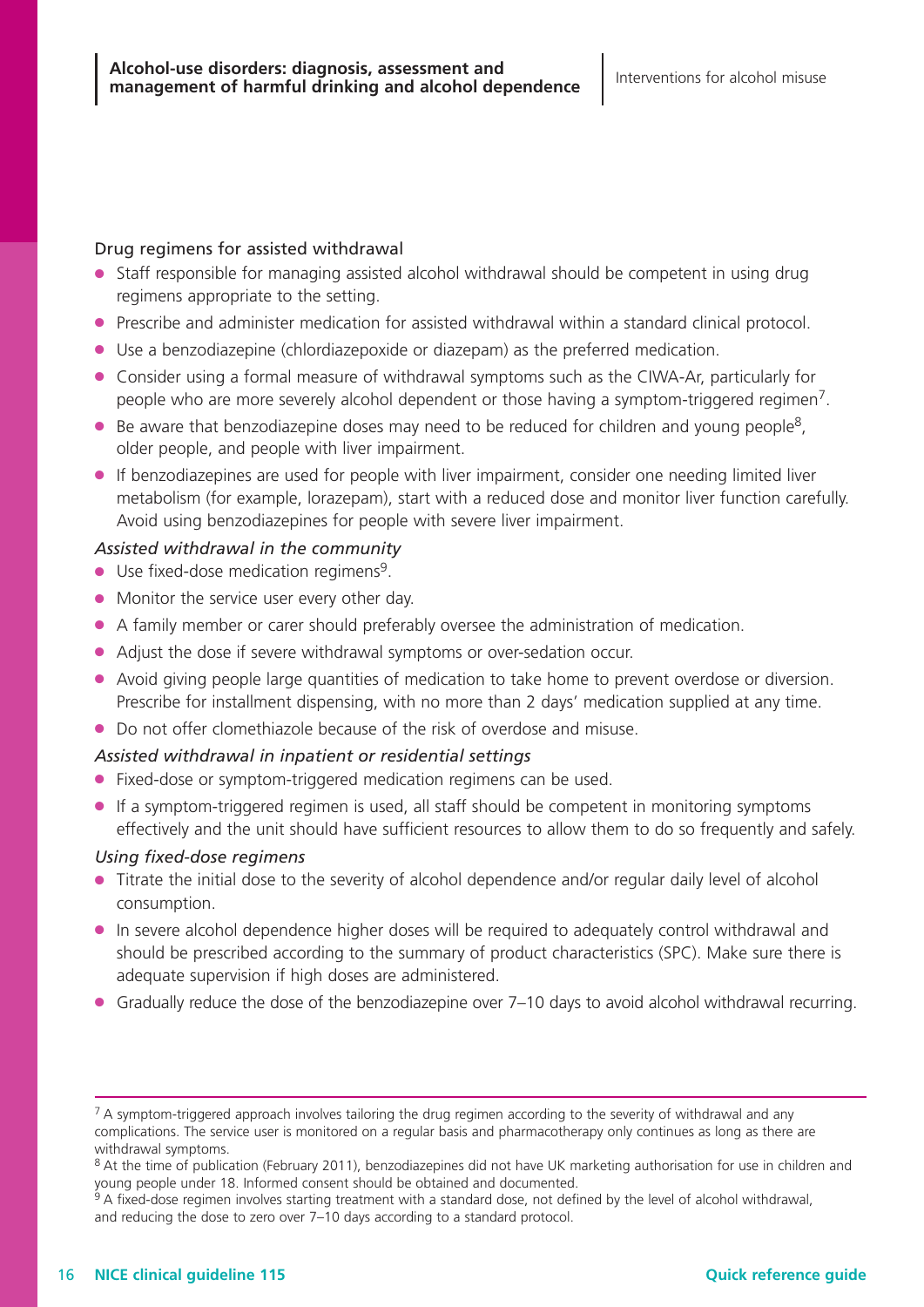#### *Co-existing benzodiazepine and alcohol dependence*

- Increase the dose of benzodiazepine used for withdrawal.
- Calculate the initial daily dose based on the requirements for alcohol withdrawal plus the equivalent regularly used daily dose of benzodiazepine<sup>10</sup>.
- This is best managed with one benzodiazepine (chlordiazepoxide or diazepam) rather than multiple benzodiazepines.
- Inpatient regimens should last for 2–3 weeks or longer, depending on the severity of co-existing benzodiazepine dependence.
- Withdrawal managed in the community and/or in people with a high level of benzodiazepine dependence should last for longer than 3 weeks, and be tailored to the person's symptoms and discomfort.
	- For managing unplanned acute alcohol withdrawal, and complications including delirium tremens and withdrawal-related seizures, refer to 'Alcohol-use disorders: diagnosis and clinical management of alcohol-related physical complications' (NICE clinical guideline 100).

## **Interventions for moderate and severe alcohol dependence after successful withdrawal**

- $\bullet$  Consider offering acamprosate or oral naltrexone<sup>11</sup> in combination with an individual psychological intervention (cognitive behavioural therapies, behavioural therapies or social network and environment-based therapies) focused specifically on alcohol misuse (see page 18).
- Consider offering acamprosate or oral naltrexone<sup>11</sup> in combination with behavioural couples therapy to service users who have a regular partner who is willing to participate in treatment (see page 14).
- $\bullet$  Consider offering disulfiram<sup>12</sup> in combination with a psychological intervention to service users who:
	- want to achieve abstinence but for whom acamprosate and oral naltrexone are not suitable, **or**
	- prefer disulfiram and understand the relative risks of taking the drug (see page 19).
- $\bullet$  Before starting treatment with acamprosate, oral naltrexone<sup>11</sup> or disulfiram, conduct a comprehensive medical assessment (baseline urea and electrolytes and liver function tests including gamma glutamyl transpeptidase [GGT]). In particular, consider any contraindications or cautions (see the SPC) and discuss with the service user.

<sup>&</sup>lt;sup>10</sup> At the time of publication (February 2011), benzodiazepines did not have UK marketing authorisation for this indication, or for use in children and young people under 18. Informed consent should be obtained and documented. This should be done in line with normal standards of care for patients who may lack capacity (see **www.publicguardian.gov.uk** or **www.wales.nhs.uk/consent**) or in line with normal standards in emergency care.

 $11$  At the time of publication (February 2011), oral naltrexone did not have UK marketing authorisation for this indication. Informed consent should be obtained and documented.

<sup>&</sup>lt;sup>12</sup> All prescribers should consult the SPC for a full description of the contraindications and the special considerations of the use of disulfiram.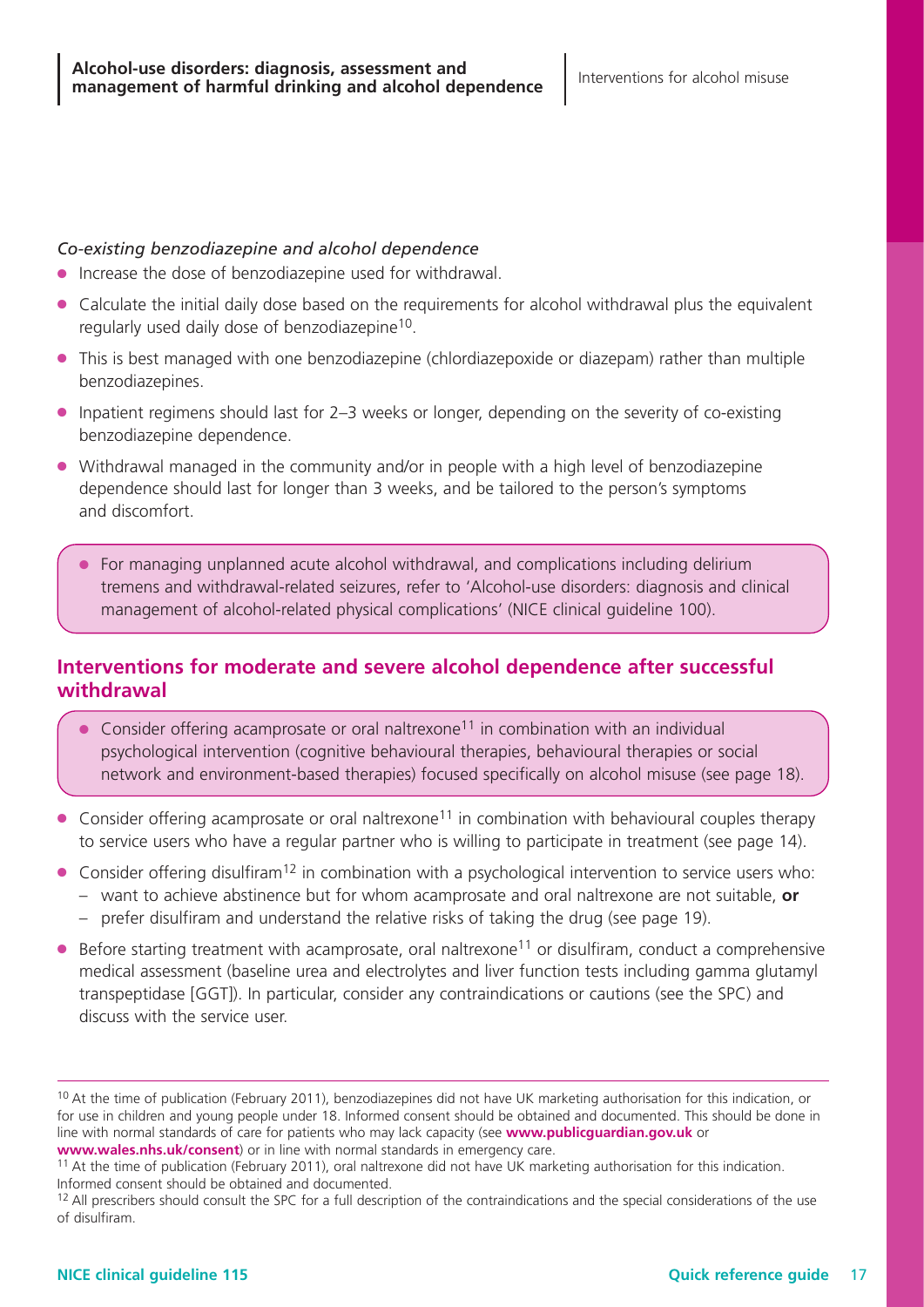| Drug treatments                  |                                                         |                                                                                                                                                                 | Usual duration                                                                                                        |                                                                                                                                                                                                                                                                                                                                                  | Important information                                                                                                                                                                                                                                                                                                          |
|----------------------------------|---------------------------------------------------------|-----------------------------------------------------------------------------------------------------------------------------------------------------------------|-----------------------------------------------------------------------------------------------------------------------|--------------------------------------------------------------------------------------------------------------------------------------------------------------------------------------------------------------------------------------------------------------------------------------------------------------------------------------------------|--------------------------------------------------------------------------------------------------------------------------------------------------------------------------------------------------------------------------------------------------------------------------------------------------------------------------------|
| Drug                             | treatment<br>Start                                      | ge<br>Dosa                                                                                                                                                      | of treatment                                                                                                          | Supervision                                                                                                                                                                                                                                                                                                                                      |                                                                                                                                                                                                                                                                                                                                |
| Acamprosate                      | possible after<br>withdrawal.<br>As soon as<br>assisted | unless the service<br>a maximum<br>Usually 1998 mg<br>weighs less<br>than 60 kg, and<br>(666 mg three<br>times a day)<br>of 1332 mg<br>per day.<br>then<br>user | benefiting from the<br>Up to 6 months, or<br>drug who want to<br>continue with it <sup>13</sup> .<br>longer for those | monitor for recovery of<br>liver function and as a<br>service users to show<br>after this. Do not use<br>but consider them to<br>intervals if continued<br>blood tests routinely,<br>At least monthly, for<br>reduced but regular<br>motivational aid for<br>6 months, and at<br>mprovement.                                                     | Stop treatment if drinking<br>persists 4-6 weeks after<br>starting the drug.                                                                                                                                                                                                                                                   |
| naltrexone <sup>14</sup><br>Oral | After assisted<br>withdrawal.                           | per day, aiming<br>for a maintenance<br>dosage of 50 mg<br>Initially 25 mg<br>per day <sup>14</sup> .                                                           | benefiting from the<br>Up to 6 months, or<br>drug who want to<br>longer for those<br>continue with it.                | but consider them for<br>service users to show<br>after this. Do not use<br>intervals if continued<br>blood tests routinely,<br>At least monthly, for<br>people with obesity,<br>reduced but regular<br>motivational aid for<br>function and as a<br>6 months, and at<br>older people, for<br>recovery of liver<br>for monitoring<br>mprovement. | If the service user feels unwell advise<br>Draw the service user's attention to<br>impact on opioid-based analgesics.<br>the information card that is issued<br>4-6 weeks after starting the drug.<br>Stop treatment if drinking persists<br>them to stop the oral naltrexone<br>with oral naltrexone about its<br>immediately |
|                                  | consent should be obtained and documented               | Informed consent should be obtained and documented                                                                                                              |                                                                                                                       |                                                                                                                                                                                                                                                                                                                                                  | <sup>13</sup> At the time of publication (February 2011), acamprosate did not have UK marketing authorisation for use longer than 12 months. Informed<br><sup>14</sup> At the time of publication (February 2011), oral naltrexone did not have UK marketing authorisation for this indication or at this dosage.              |
|                                  |                                                         |                                                                                                                                                                 |                                                                                                                       |                                                                                                                                                                                                                                                                                                                                                  | continued                                                                                                                                                                                                                                                                                                                      |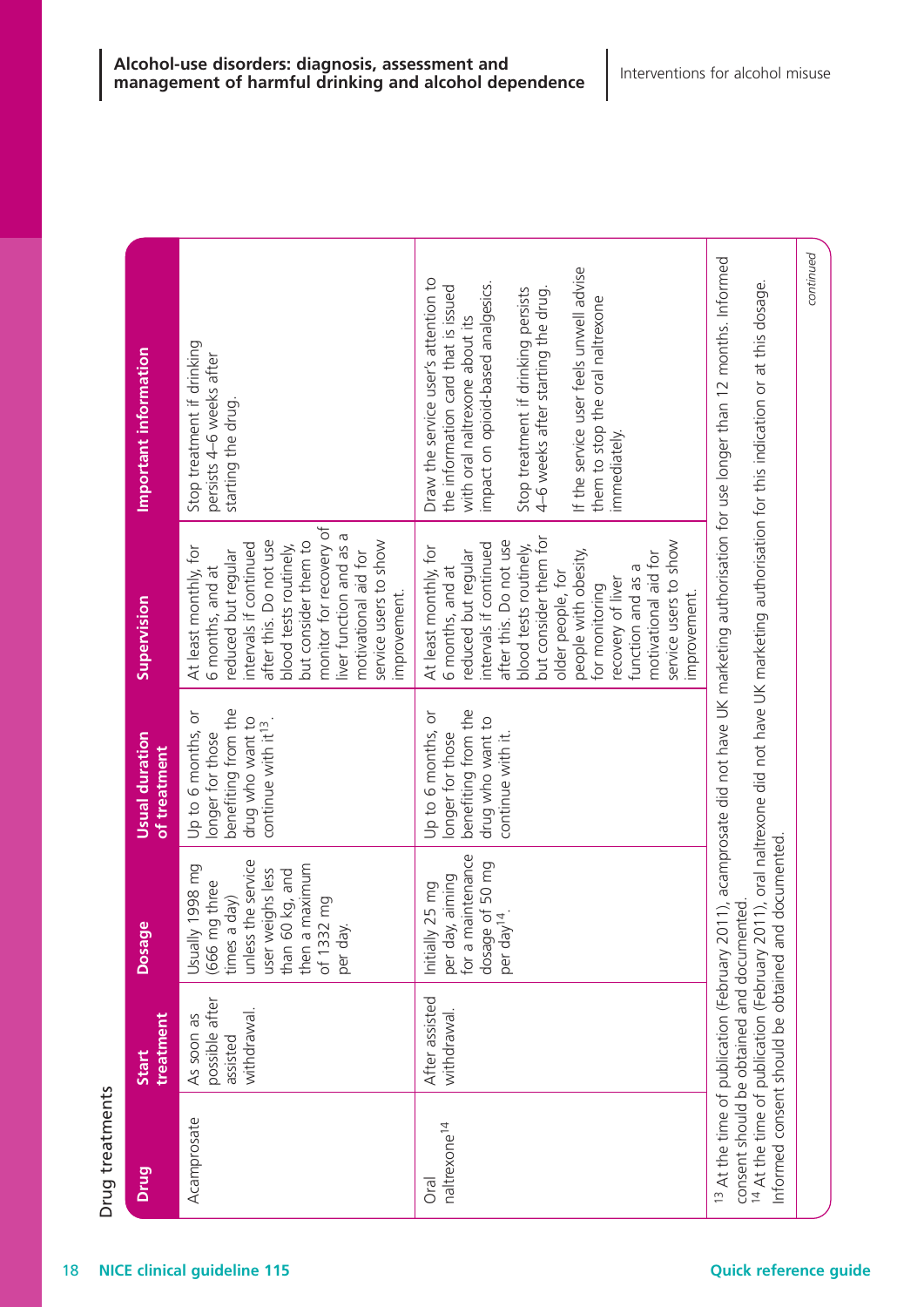| Drug       | treatment<br>Start                                                     | <b>Dosag</b>                                                                                                                                                  | Supervision                                                                                                             | Important information                                                                                                                                                                                                                                                |  |
|------------|------------------------------------------------------------------------|---------------------------------------------------------------------------------------------------------------------------------------------------------------|-------------------------------------------------------------------------------------------------------------------------|----------------------------------------------------------------------------------------------------------------------------------------------------------------------------------------------------------------------------------------------------------------------|--|
| Disulfiram | alcoholic drink<br>24 hours<br>after the last<br>consumed.<br>At least | ple who continue to drink,<br>For people who continue to drir<br>if 200 mg taken regularly for at<br>200 mg per day.<br><b>Usually</b>                        | At least every 2 weeks<br>for the first 2 months,<br>then monthly for the<br>following 4 months.                        | Before starting treatment with<br>urea and electrolytes to assess<br>disulfiram, test liver function,<br>for liver or renal impairment.                                                                                                                              |  |
|            |                                                                        | in consultation with the person.<br>least 1 week does not cause a<br>sufficiently unpleasant reaction to<br>deter drinking, consider increasing the<br>dosage | be medically monitored<br>at least every 6 months<br>6 months of treatment<br>Service users should<br>after the initial | contraindications in pregnancy and in<br>the following conditions: a history of<br>severe mental illness, stroke, heart<br>Check the SPC for warnings and<br>disease or hypertension.                                                                                |  |
|            |                                                                        |                                                                                                                                                               | and monitoring.                                                                                                         | If possible, a family member or carer,<br>who is properly informed about the<br>use of disulfiram, should oversee<br>administration of the drug.                                                                                                                     |  |
|            |                                                                        |                                                                                                                                                               |                                                                                                                         | Warn service users taking disulfiram,<br>disulfiram and alcohol (which may<br>and their families or carers, about:<br>the interaction between                                                                                                                        |  |
|            |                                                                        |                                                                                                                                                               |                                                                                                                         | flushing, nausea, palpitations and,<br>also be found in food, perfume,<br>symptoms of which may include<br>aerosol sprays and so on), the<br>more seriously, arrhythmias,                                                                                            |  |
|            |                                                                        |                                                                                                                                                               |                                                                                                                         | that if they feel unwell or develop a<br>hepatotoxicity; advise service users<br>fever or jaundice that they should<br>onset of the rare complication of<br>stop taking disulfiram and seek<br>the rapid and unpredictable<br>hypotension, and collapse<br>$\bullet$ |  |
|            |                                                                        |                                                                                                                                                               |                                                                                                                         | urgent medical attention.                                                                                                                                                                                                                                            |  |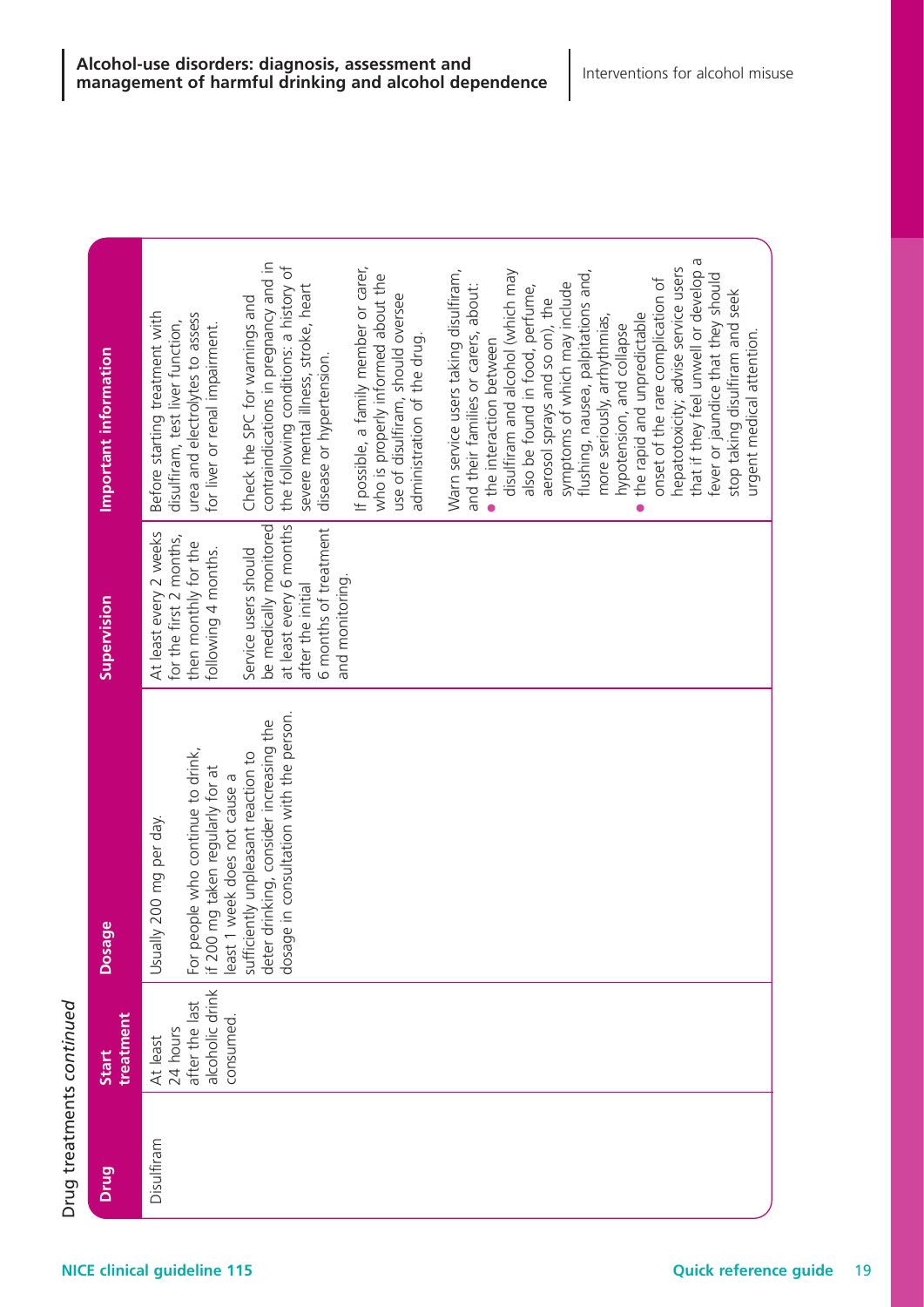- Do not use:
	- gammahydroxybutyrate (GHB) for treating alcohol misuse
	- antidepressants routinely for treating alcohol misuse alone
	- benzodiazepines as ongoing treatment for alcohol dependence. Use for withdrawal only (see page 16).

## **Special considerations for children and young people aged 10–17 years**

#### Assisted withdrawal

- Offer inpatient care.
- Base assisted withdrawal on the recommendations for adults (see pages 16 and 17) and in NICE clinical guideline 100.
- Consult the SPC and adjust drug regimens to take account of age, height and body mass, and stage of development<sup>15</sup>.

#### Promoting abstinence and preventing relapse

- Offer individual cognitive behavioural therapy for those with limited comorbidities and good social support.
- Offer multicomponent programmes (such as multidimensional family therapy, brief strategic family therapy, functional family therapy or multisystemic therapy; see page 21) for those with significant comorbidities and/or limited social support.
- $\bullet$  After carefully reviewing the risks and benefits, specialists may consider offering acamprosate<sup>16</sup> or oral naltrexone<sup>17</sup> in combination with cognitive behavioural therapy to people aged 16 and 17 years who have not engaged with or benefited from a multicomponent treatment programme.

<sup>&</sup>lt;sup>15</sup> If a drug does not have UK marketing authorisation for use in children and young people under 18, informed consent should be obtained and documented.

<sup>&</sup>lt;sup>16</sup> At the time of publication (February 2011), acamprosate did not have UK marketing authorisation for this indication, or for use in children and young people under 18. Informed consent should be obtained and documented.

<sup>&</sup>lt;sup>17</sup> At the time of publication (February 2011), oral naltrexone did not have UK marketing authorisation for this indication or for use in children and young people under 18. Informed consent should be obtained and documented.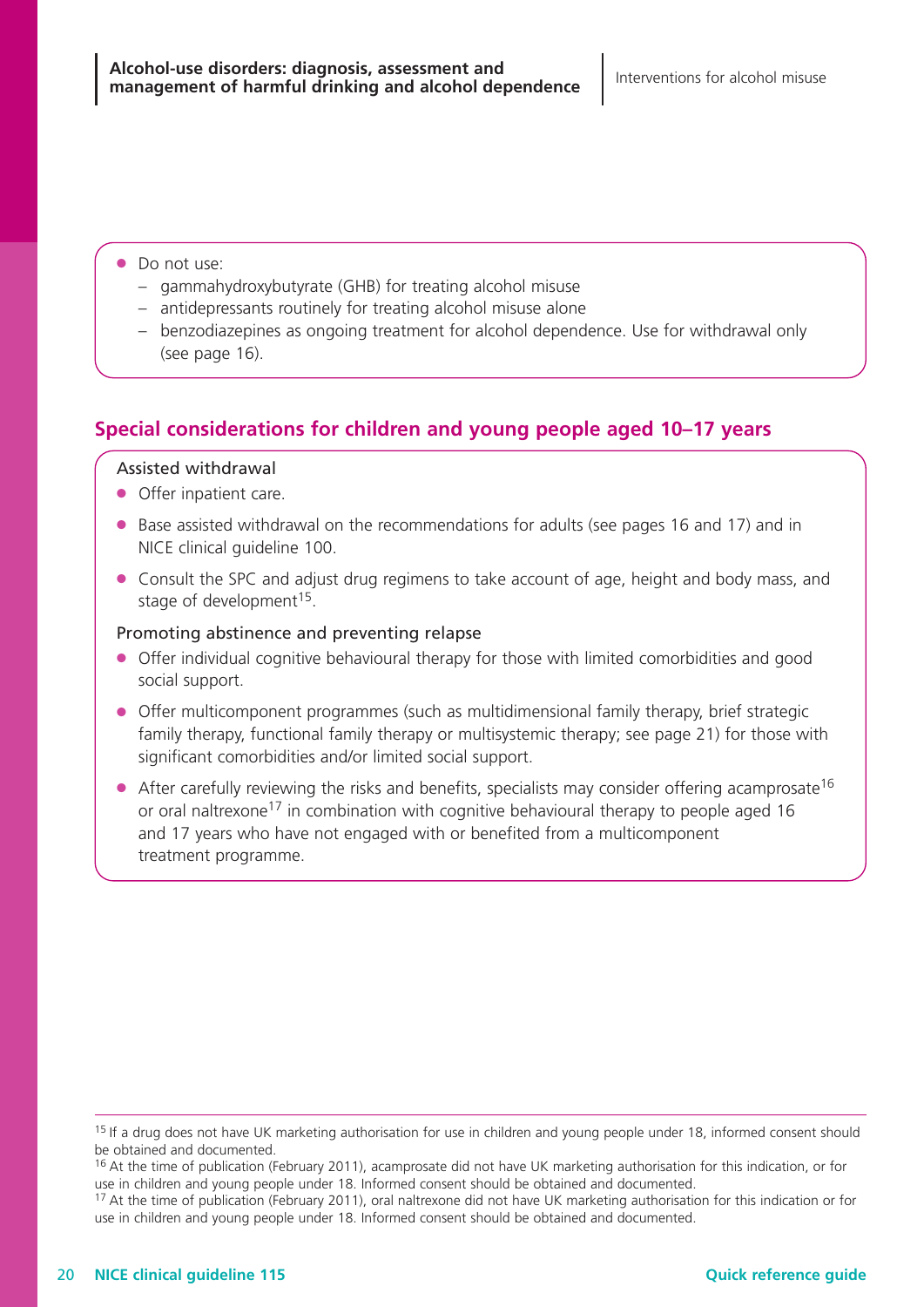### Delivering psychosocial interventions for children and young people

| <b>Intervention</b>                | <b>Focus</b>                                                                                                                                                                                                                                                                                                                                                                                                  | <b>Length and frequency</b>                                                                                            |
|------------------------------------|---------------------------------------------------------------------------------------------------------------------------------------------------------------------------------------------------------------------------------------------------------------------------------------------------------------------------------------------------------------------------------------------------------------|------------------------------------------------------------------------------------------------------------------------|
| Multidimensional family<br>therapy | Aim to improve:<br>alcohol and drug misuse<br>the child or young person's educational and<br>social behaviour<br>parental wellbeing and parenting skills<br>relationships with the wider social system.<br>There should be a strong emphasis on care<br>coordination and, if necessary, crisis management.<br>Individual interventions may also be provided for<br>the child or young person and the parents. | Usually, 12-15<br>family-focused structured<br>treatment sessions over<br>12 weeks                                     |
| Brief strategic family<br>therapy  | Engaging and supporting the family<br>Using the support of the wider social and<br>educational system<br>Identifying maladaptive family interactions<br>Promoting new and more adaptive family<br>interactions                                                                                                                                                                                                | Usually, fortnightly<br>meetings over 3 months                                                                         |
| Functional family therapy          | Focus on improving interactions within the<br>family, including:<br>engaging and motivating the family in<br>treatment<br>problem solving and behaviour change through<br>parent training and communication training<br>promoting generalisation of change in specific<br>behaviours to broader contexts, both within<br>the family and the community (such as schools).                                      | Over 3 months by health<br>or social care staff                                                                        |
| Multisystemic therapy              | Focus specifically on problem-solving<br>approaches with the family<br>Use the resources of peer groups, schools<br>and the wider community                                                                                                                                                                                                                                                                   | Over 3-6 months by a<br>dedicated member of<br>staff with a low caseload<br>(typically between three<br>and six cases) |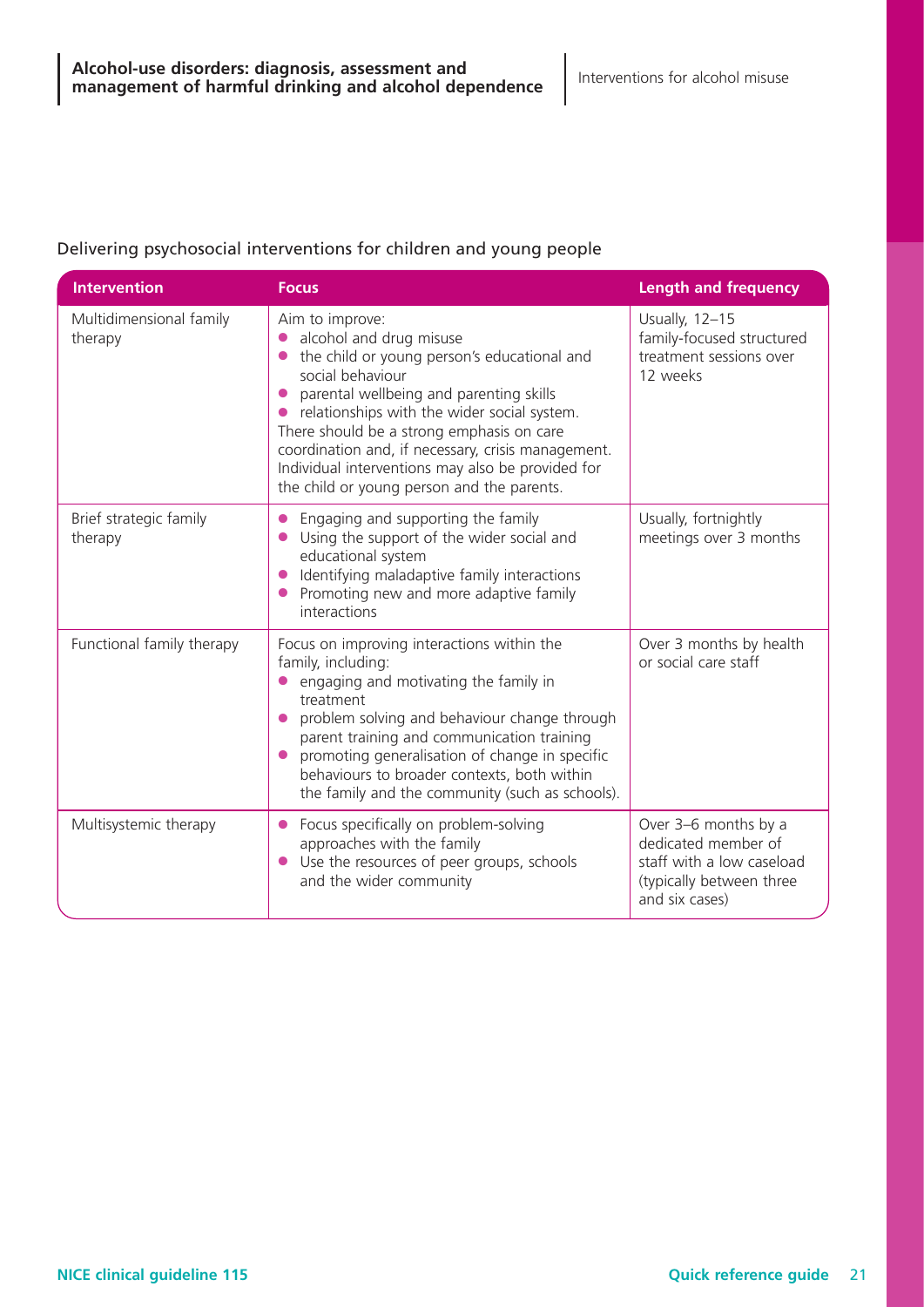## **Interventions for comorbid conditions**

For treating comorbid mental health disorders, see the relevant NICE guideline (see back page).

- For people with comorbid depression or anxiety disorders, treat the alcohol misuse first.
- If depression or anxiety continues after 3 to4weeks of abstinence, assess the depression or anxiety and consider referral and treatment in line with the relevant NICE guideline<sup>18</sup>.
- Refer people with a significant comorbid mental health disorder, and those at high risk of suicide, to a psychiatrist to make sure that there is effective assessment, treatment and a risk-management plan.
- For alcohol misuse comorbid with opioid misuse, actively treat both conditions taking into account the increased risk of mortality with taking alcohol and opioids together<sup>19</sup>.
- $\bullet$  For alcohol misuse comorbid with stimulant, cannabis<sup>20</sup>, or benzodiazepine misuse, actively treat both conditions.
- Service users who have been dependent on alcohol will need to be abstinent, or have very significantly reduced their drinking, to benefit from a psychological intervention for comorbid mental health disorders.
- For comorbid alcohol and nicotine dependence, encourage service users to stop smoking and refer to 'Brief interventions and referral for smoking cessation in primary care and other settings' (NICE public health guidance 1).

#### Wernicke–Korsakoff syndrome

- Follow the recommendations in NICE clinical guideline 100 on thiamine for people at high risk of developing, or with suspected, Wernicke's encephalopathy.
- In addition, offer parenteral thiamine followed by oral thiamine to prevent Wernicke–Korsakoff syndrome in people who are entering planned assisted alcohol withdrawal in specialist inpatient alcohol services or prison settings and who are malnourished or at risk of malnourishment (for example, people who are homeless) or have decompensated liver disease.
- For people with Wernicke–Korsakoff syndrome, offer long-term placement in:
	- supported independent living for those with mild cognitive impairment
	- supported 24-hour care for those with moderate or severe cognitive impairment.
- In both settings the environment should be adapted for people with cognitive impairment and service users should be supported to help maintain abstinence.

<sup>18</sup> 'Depression in adults' NICE clinical guideline 90 (2009), available from **www.nice.org.uk/guidance/CG90** and 'Anxiety', NICE clinical guideline 113 (2011), available from **www.nice.org.uk/guidance/CG113**

<sup>19</sup> See 'Drug misuse: opioid detoxification', NICE clinical guideline 52 (2007), available from **www.nice.org.uk/guidance/CG52** and 'Drug misuse: psychosocial interventions', NICE clinical guideline 51 (2007), available from **www.nice.org.uk/guidance/CG51** <sup>20</sup> See 'Drug misuse: psychosocial interventions'. NICE clinical guideline 51 (2007), available from **www.nice.org.uk/guidance/CG51**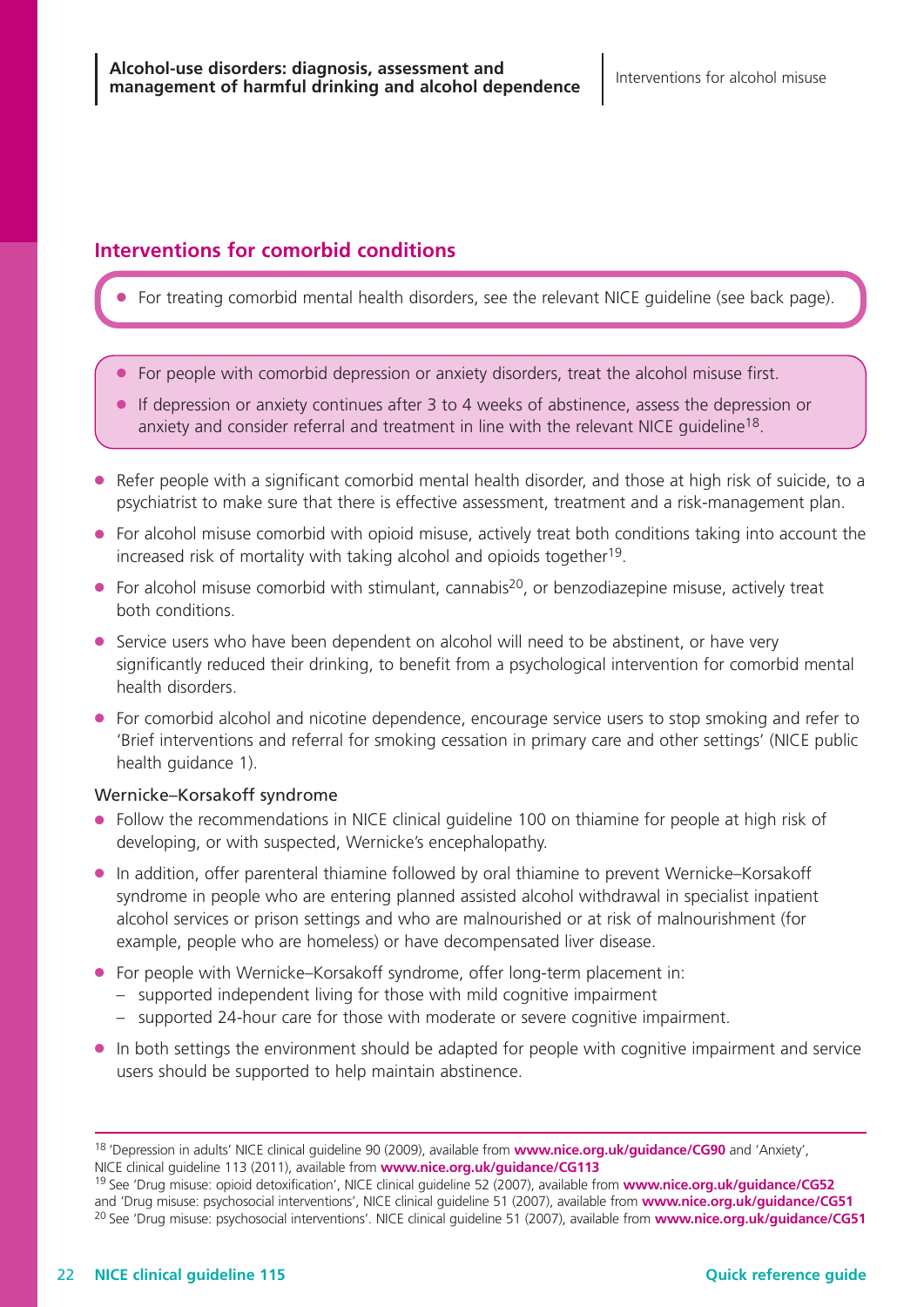## **Working with families and carers**

- Encourage families and carers to be involved in the treatment and care of people who misuse alcohol to help support and maintain positive change.
- Discuss concerns about the impact of alcohol misuse on themselves and other family members.
- Provide written and verbal information on alcohol misuse and its management, including how families or carers can support the service user.
- Negotiate with the service user and their family or carer about the family or carer's involvement in their care and the sharing of information. Respect the right to confidentiality of the service user and their family and carers.
- Offer a carer's assessment if necessary.
- When the needs of families and carers have been identified:
	- offer guided self-help, usually consisting of a single session, with written materials
	- provide information about, and facilitate contact with, support groups.
- If the families and carers of people who misuse alcohol do not benefit, or are not likely to benefit, from guided self-help or support groups and continue to have significant problems, consider offering individual family meetings. These should:
	- provide information and education about alcohol misuse
	- help to identify sources of stress related to alcohol misuse
	- explore and promote effective coping behaviours
	- usually consist of at least five weekly sessions.
- All staff in contact with parents who misuse alcohol and who have care of or regular contact with their children, should:
	- take account of the impact of the parent's drinking on the parent–child relationship and the child's development, education, mental and physical health, own alcohol use, safety and social network
	- be aware of and comply with the requirements of the Children Act (2004).